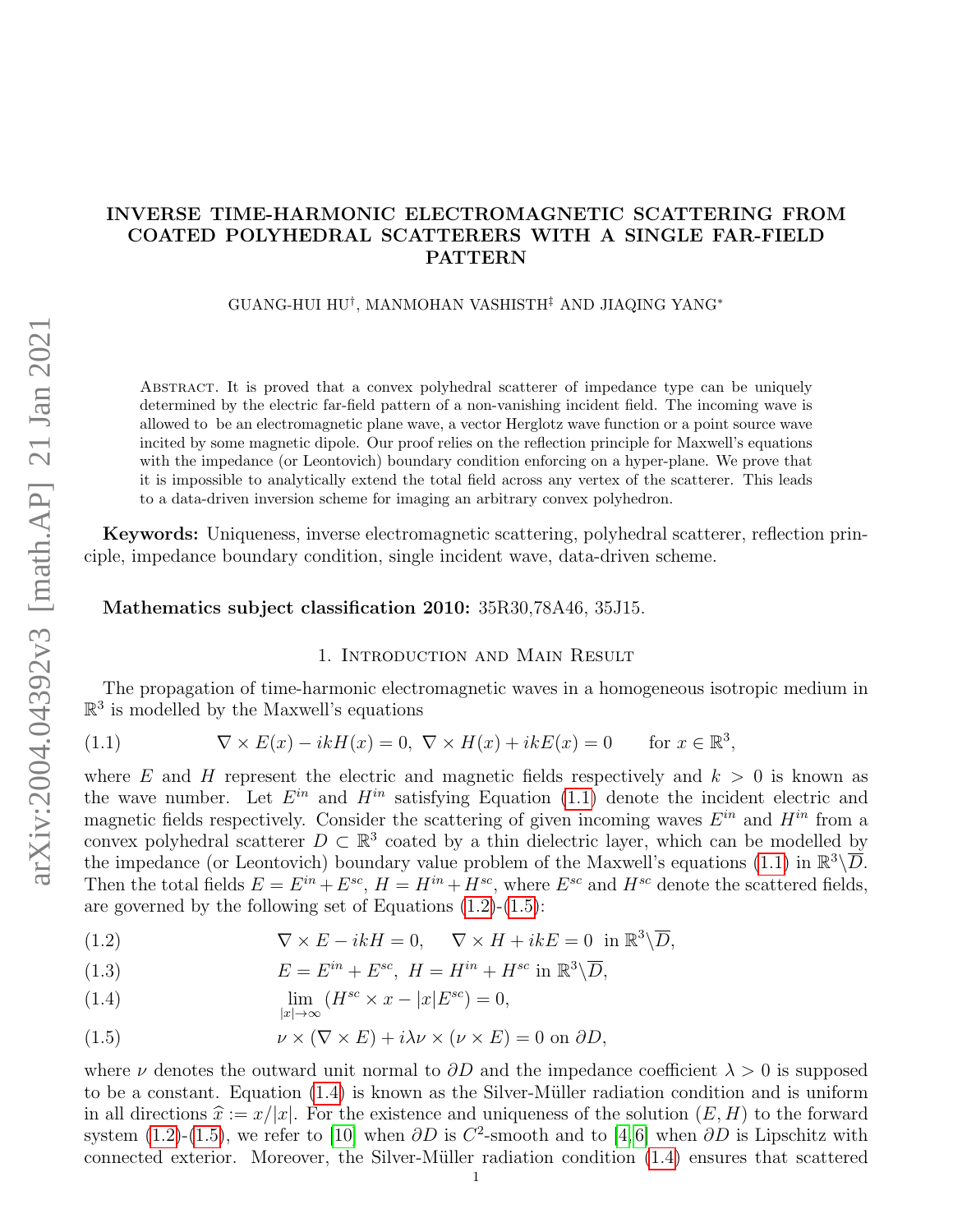### 2 HU, VASHISTH AND YANG

fields  $E^{sc}$  and  $H^{sc}$  satisfy the following asymptotic behaviour (see [\[10\]](#page-21-0))

<span id="page-1-2"></span>(1.6) 
$$
E^{sc}(x) = \frac{e^{ik|x|}}{|x|} \left( E^{\infty}(\widehat{x}) + O\left(\frac{1}{|x|}\right) \right), \text{ as } |x| \to \infty,
$$

(1.7) 
$$
H^{sc}(x) = \frac{e^{ik|x|}}{|x|} \left( H^{\infty}(\widehat{x}) + O\left(\frac{1}{|x|}\right) \right), \text{ as } |x| \to \infty
$$

where the vector fields  $E^{\infty}$  and  $H^{\infty}$  defined on the unit sphere  $\mathbb{S}^2$ , are called the electric and magnetic far-field patterns of the scattered waves  $E^{sc}$  and  $H^{sc}$ , respectively. It is well known that  $E^{\infty}$  and  $H^{\infty}$  are analytic functions with respect to the observation direction  $\hat{x} \in \mathbb{S}^2$  and satisfy the following relations following relations

(1.8) 
$$
H^{\infty} = \nu \times E^{\infty}, \quad \nu \cdot E^{\infty} = \nu \cdot H^{\infty} = 0,
$$

where  $\nu$  denotes the unit normal vector to the unit sphere  $\mathbb{S}^2$ .

Given the incoming wave  $(E^{in}, H^{in})$  and the scatterer  $D \subset \mathbb{R}^3$ , the direct problem arising from electromagnetic scattering is to find the scattered fields  $(E^{sc}, H^{sc})$  and their far-field patterns. The inverse problem to be considered in this paper consists of determining the location and shape of D from knowledge of the far-field patterns  $(E^{\infty}, H^{\infty})$ . We assume that the incident fields  $E^{in}$  and  $H^{in}$ are non-vanishing vector fields which are solutions to the Maxwell's equations [\(1.1\)](#page-0-0) in a neighboring area of the obstacle D. For instance one can take the incident fields  $E^{in}$  and  $H^{in}$  to be one among the following:

(1) Plane waves:

<span id="page-1-1"></span>(1.9) 
$$
E^{in}(x, d, p) = pe^{ikx \cdot d}, \qquad H^{in}(x, d, p) = (d \times p)e^{ikx \cdot d}
$$

where  $d \in \mathbb{S}^2$  is known as the incident direction and  $p \in \mathbb{S}^2$  with  $p \perp d$  is known as the polarization direction.

(2) Point source waves:

<span id="page-1-0"></span>(1.10) 
$$
E^{in} = \nabla \times (\Phi(x, y)\vec{a}), \quad H^{in}(x) = \frac{1}{ik}\nabla \times E^{in}(x), \quad x \neq y,
$$

where  $\vec{a}$  is a constant vector and  $\Phi(x, y) := \frac{1}{4\pi}$  $e^{ik|x-y|}$  $\frac{x(x-y)}{|x-y|}$ ,  $x \neq y$  is the fundamental solution to  $\Delta + k^2$  in  $\mathbb{R}^3$ . ( $E^{in}, H^{in}$ ) given by [\(1.10\)](#page-1-0) represent the electromagnetic field generated by a magnetic dipole located at y and they solve the Maxwell's equations [\(1.1\)](#page-0-0) for  $x \neq y$ .

(3) Electromagnetic Herglotz pairs:

<span id="page-1-3"></span>(1.11) 
$$
E^{in}(x) = \int_{\mathbb{S}^2} e^{ikx \cdot d} a(d) ds(d), \quad H^{in}(x) = \frac{1}{ik} \nabla \times E^{in}(x), \ x \in \mathbb{R}^3,
$$

where the square integrable tangential field  $a \in L^2(\mathbb{S}^2)^3$  is known as the Herglotz kernel of  $E^{in}$  and  $H^{in}$ .

The present article is concerned with a uniqueness result of determining the convex polyhedral scatterer D appearing in the system of Equations  $(1.2)-(1.5)$  $(1.2)-(1.5)$  $(1.2)-(1.5)$  from the knowledge of a single electric far-field pattern  $E^{\infty}(\hat{x})$  measured over all observation directions  $\hat{x} \in \mathbb{S}^2$ . We mention that in case<br>of plane wave incidence, the incident direction  $d \in \mathbb{S}^2$  the polarization direction  $x \in \mathbb{S}^2$  and of plane wave incidence, the incident direction  $d \in \mathbb{S}^2$ , the polarization direction  $p \in \mathbb{S}^2$  and the wave number  $k > 0$  are all fixed.

We state our main result as follows: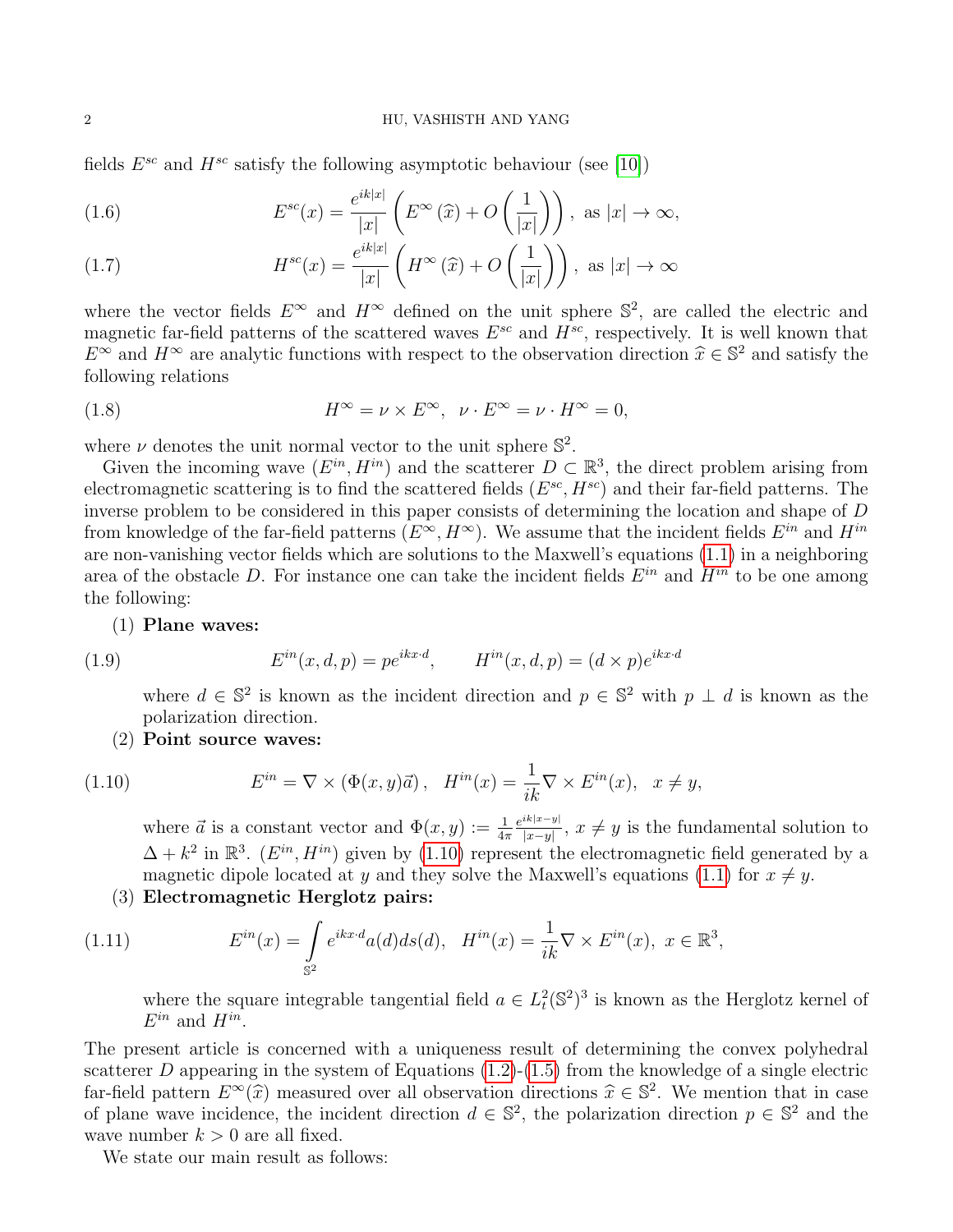<span id="page-2-0"></span>**Theorem 1.1.** Let  $D_1$  and  $D_2$  be two convex polyhedral scatterers of impedance type. Given an incident field  $(E^{in}, H^{in})$  as mentioned above, we denote by  $E_j^{\infty}$   $(j = 1, 2)$  the electric far-field patterns of the scattering problem [\(1.2\)](#page-0-1)-[\(1.5\)](#page-0-2) when  $D = D_j$ . Then the relation

<span id="page-2-1"></span>(1.12) 
$$
E_1^{\infty}(\widehat{x}) = E_2^{\infty}(\widehat{x}) \text{ for all } \widehat{x} \in \mathbb{S}^2
$$

implies that  $D_1 = D_2$ .

It is widely open how to uniquely determine the shape of a general impenetrable/penetrable scatterer using a single far-field pattern. As in the acoustic case [\[1,](#page-20-0)[2,](#page-20-1)[7,](#page-21-3)[27\]](#page-21-4), quite limited progress has also been made in inverse time-harmonic electromagnetic scattering. To the best of our knowledge, global uniqueness with a single measurement data is proved only for perfectly conducting obstacles with restrictive geometric shapes such like balls [\[26\]](#page-21-5) and convex polyhedrons [\[10,](#page-21-0) Chapter 7.1]. Without the convexity condition, it was shown in [\[29\]](#page-21-6) that a *general* perfect polyhedral conductor (the closure of which may contain screens) can be uniquely determined by the far-field pattern for plane wave incidence with one direction and two polarizations. We shall prove Theorem [1.1](#page-2-0) by using the reflection principle for Maxwell's equations with the impedance boundary condition enforcing on a hyper-plane. It seems that such a reflection principle has not been studied in prior works, although the corresponding principle under the perfectly conducting boundary condition is well known in optics (see e.g. [\[29\]](#page-21-6)). Theorem [1.1](#page-2-0) carries over to perfectly conducting polyhedrons with a single far-field pattern (see Corollary [4.5\)](#page-15-0), and thus improves the acoustic uniqueness result for impedance scatterers [\[8\]](#page-21-7) where two incident directions were used. It is also worth mentioning other works in the literature related to reflection principles for the Helmholtz and Navier equations together with their applications to uniqueness in inverse acoustic and elastic scattering  $[1, 7, 9, 13-15, 28]$  $[1, 7, 9, 13-15, 28]$  $[1, 7, 9, 13-15, 28]$  $[1, 7, 9, 13-15, 28]$  $[1, 7, 9, 13-15, 28]$  $[1, 7, 9, 13-15, 28]$ . We believe that the reflection principle, as a special case of unique continuation, provides a powerful tool for gaining new insights into inverse scattering problems. More remarks concerning our uniqueness proof will be concluded in Section [4.2.](#page-14-0)

In the second part of this paper, we shall propose a novel non-iterative scheme for imaging an arbitrary convex-polyhedron from a single electric far-field pattern. The Linear Sampling Method in inverse electromagnetic scattering [\[3](#page-20-2)[–6\]](#page-21-2) was earlier studied with infinite number of plane waves at a fixed energy. We are mostly motivated by the uniqueness proof of Theorem [1.1](#page-2-0) (see also Corollary [4.4\)](#page-15-1) and the one-wave factorization method in inverse elastic and acoustic scattering [\[15,](#page-21-10) [18\]](#page-21-12). The proposed scheme is essentially a domain-defined sampling approach, requiring no forward solvers. Promising features of our imaging scheme are summarised as follows.

(i) It requires lower computational cost and only a single measurement data. The proposed domain-defined indicator function involves only inner product calculations. Since the number of sampling variables is comparable with the original Linear Sampling Method and Factorization Method  $(3, 10, 22)$  $(3, 10, 22)$  $(3, 10, 22)$ , the computational cost is not heavier than the aforementioned pointwisedefined sampling methods. (ii) It can be interpreted as a data-driven approach, because it relies on measurement data corresponding to a priori given scatterers (which are also called test domains in the literature or samples in the terminology of learning theory and data science). There is a variety of choices on the shape and physical properties of these samples, giving arise to quite "rich"a priori sample data in addition to the measurement data of the unknown target. In this paper, we choose perfectly conducting balls (or impedance balls) as test domains, because the spectra of the resulting far-field operator admit explicit representations. However, these test domains can also be chosen as any other convex penetrable and impenetrable scatterers, provided the classical factorization scheme for imaging this test domain can be verified using all incident and polarization directions. We refer to [\[23\]](#page-21-14) for the Factorization Method applied to inverse electromagnetic medium scattering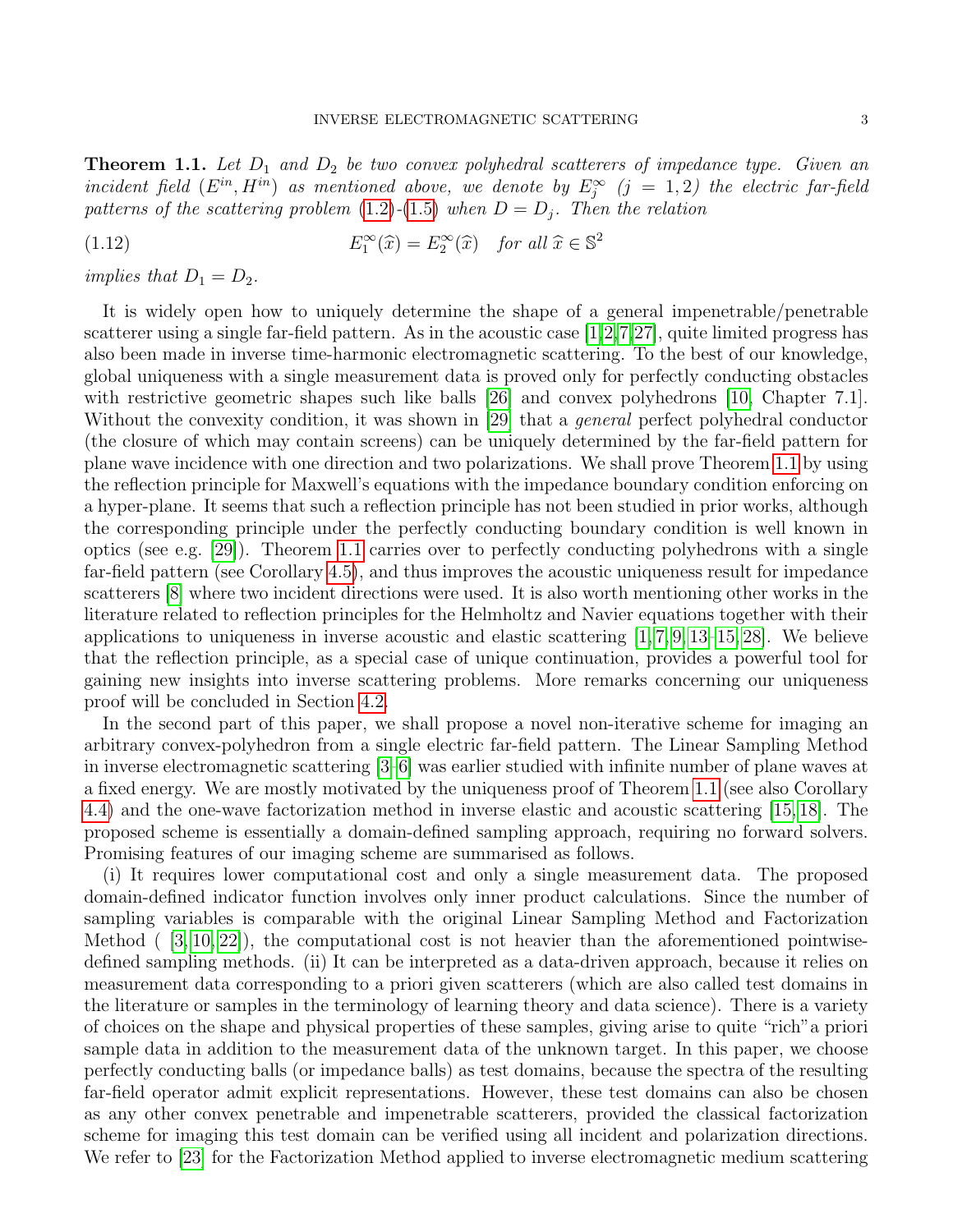#### 4 HU, VASHISTH AND YANG

problems. (iii) It provides a necessary and sufficient criterion for imaging convex polyhedrons (see Theorem [5.2\)](#page-19-0) with a single incoming wave. We prove that the wave fields cannot be analytic around any vertex of  $D$  (see Corollary [4.4\)](#page-15-1), excluding the possibility of analytical extension across a vertex. Some other domain-defined sampling approaches such as the range test approach [\[24,](#page-21-15)[25\]](#page-21-16) and the one-wave no-response test [\[31,](#page-22-0) [32\]](#page-22-1) usually pre-assume such extensions, leading to a sufficient condition for imaging general targets. Our approach is closest to the No Response Test for reconstructing perfectly conducting polyhedral scatterers with a few incident plane waves [\[33\]](#page-22-2) and is comparable with the one-wave enclosure method by Ikehata [\[20,](#page-21-17)[21\]](#page-21-18) for capturing singular points of  $\partial D$ . Detailed discussions on the issue of analytic continuation tests can be found in the monograph [\[36,](#page-22-3) Chapter 15] (see also [\[17\]](#page-21-19)). If  $\partial D$  contains no singular points, only partial information of D can be numerically recovered; see [\[30\]](#page-21-20) where the linear sampling method with a single far-field pattern was tested.

We organize the article as follows. In §[2](#page-3-0) we prove Theorem [1.1](#page-2-0) when the incident fields are given by [\(1.9\)](#page-1-1). In §[3](#page-4-0) we state and prove the reflection principle for Maxwell's equations with the impedance boundary condition on a hyper-plane in  $\mathbb{R}^3$  (see Theorem [3.1\)](#page-5-0). Using this reflection principle we prove in §[4.1](#page-12-0) the main uniqueness results for electromagnetic Herglotz waves and point source waves. The data-driven reconstruction scheme will be described in §[5.](#page-16-0)

## 2. Uniqueness with a Single Plane Wave

<span id="page-3-0"></span>In this section, we prove Theorem [1.1,](#page-2-0) when the incident fields  $(E^{in}, H^{in})$  are given by

$$
E^{in}(x,d,p) = pe^{ikx \cdot d}, \qquad H^{in}(x,d,p) = (d \times p)e^{ikx \cdot d}
$$

where  $d, p \in \mathbb{S}^2$  satisfying  $p \perp d$  and  $k > 0$  are all fixed. Now recall from Equation [\(1.12\)](#page-2-1) that  $E_1^{\infty}(\hat{x}) = E_2^{\infty}(\hat{x})$  for all  $\hat{x} \in \mathbb{S}^2$ . Using the Rellich's lemma (see [\[10\]](#page-21-0)) we get

$$
E_1 = E_2 \text{ and } H_1 = H_2 \text{ in } \mathbb{R}^3 \setminus (\overline{D_1 \cup D_2}) .
$$

Assuming that  $D_1 \neq D_2$ , we shall prove the uniqueness by deriving a contradiction. By the convexity of  $D_1$  and  $D_2$ , we may assume that there exists a vertex O of  $\partial D_1$  and a neighborhood  $V_O$  of O such that  $V_O \cap D_2 = \emptyset$ . Next using the impedance boundary condition of  $E_1$  on  $\partial D_1$  and  $E_1 = E_2$  in  $\mathbb{R}^3 \setminus (\overline{D_1 \cup D_2})$ , we have that  $\nu \times (\nabla \times E_2) + i\lambda \nu \times (\nu \times E_2) = 0$  on  $V_O \cap \partial D_1$ . Since  $D_1$  is a convex polyhedron, there exists  $m (m \ge 3)$  convex polygonal faces  $\Lambda_i (j = 1, 2 \cdots m)$  of  $\partial D_1$  whose closure meet at O and which can be analytically extended to infinity in  $\mathbb{R}^3 \backslash \overline{D}_2$ ; for example, see Figure [1](#page-13-0) on page 12, where  $m = 4$  (left) and  $m = 3$  (right). Denote by  $\Pi \supseteq \Lambda_j$  the maximum extension of  $\Lambda_j$  in  $\mathbb{R}^3\setminus\overline{D}_2$ . Using the real-analyticity of  $E_2$  in  $\mathbb{R}^3\setminus\overline{D}_2$  together with the fact that  $\lambda>0$  is a constant, we conclude that  $E_2$  satisfies the impedance boundary condition on  $\Pi_j$ . Recalling [\(1.4\)](#page-0-3) and [\(1.6\)](#page-1-2), we have  $\lim_{|x|\to\infty} |\nabla \times E_2^{sc}| = 0$ ,  $\lim_{|x|\to\infty} |E_2^{sc}| = 0$ . Hence,

(2.1) 
$$
\nu \times (\nabla \times E^{in}) + i\lambda \nu \times (\nu \times E^{in}) = 0 \text{ on } \widetilde{\Pi}_j, \quad j = 1, 2, \cdots m.
$$

By Equation [\(1.9\)](#page-1-1), it then follows that

<span id="page-3-1"></span>(2.2) 
$$
ik\nu \times (d \times p) + i\lambda \nu \times (\nu \times p) = 0,
$$

holds for any outward unit normal  $\nu$  to  $\Pi_j$ . Without loss of generality, we suppose that  $p = e_1$ ,  $d \times p = \mathbf{e}_2, \ \nu = c_1 \mathbf{e}_1 + c_2 \mathbf{e}_2 + c_3 \mathbf{e}_3$  with  $c_1^2 + c_2^2 + c_3^2 = 1$ , where  $\mathbf{e}_j \in \mathbb{S}^2$   $(j = 1, 2, 3)$  denotes the Cartesian coordinates in  $\mathbb{R}^3$ . By [\(2.2\)](#page-3-1), simple calculations show that

$$
- (kc3 + \lambda(c22 + c32)) \mathbf{e}1 + \lambda c1c2 $\mathbf{e}2 + (kc1 + \lambda c1c3) \mathbf{e}3 = 0.$
$$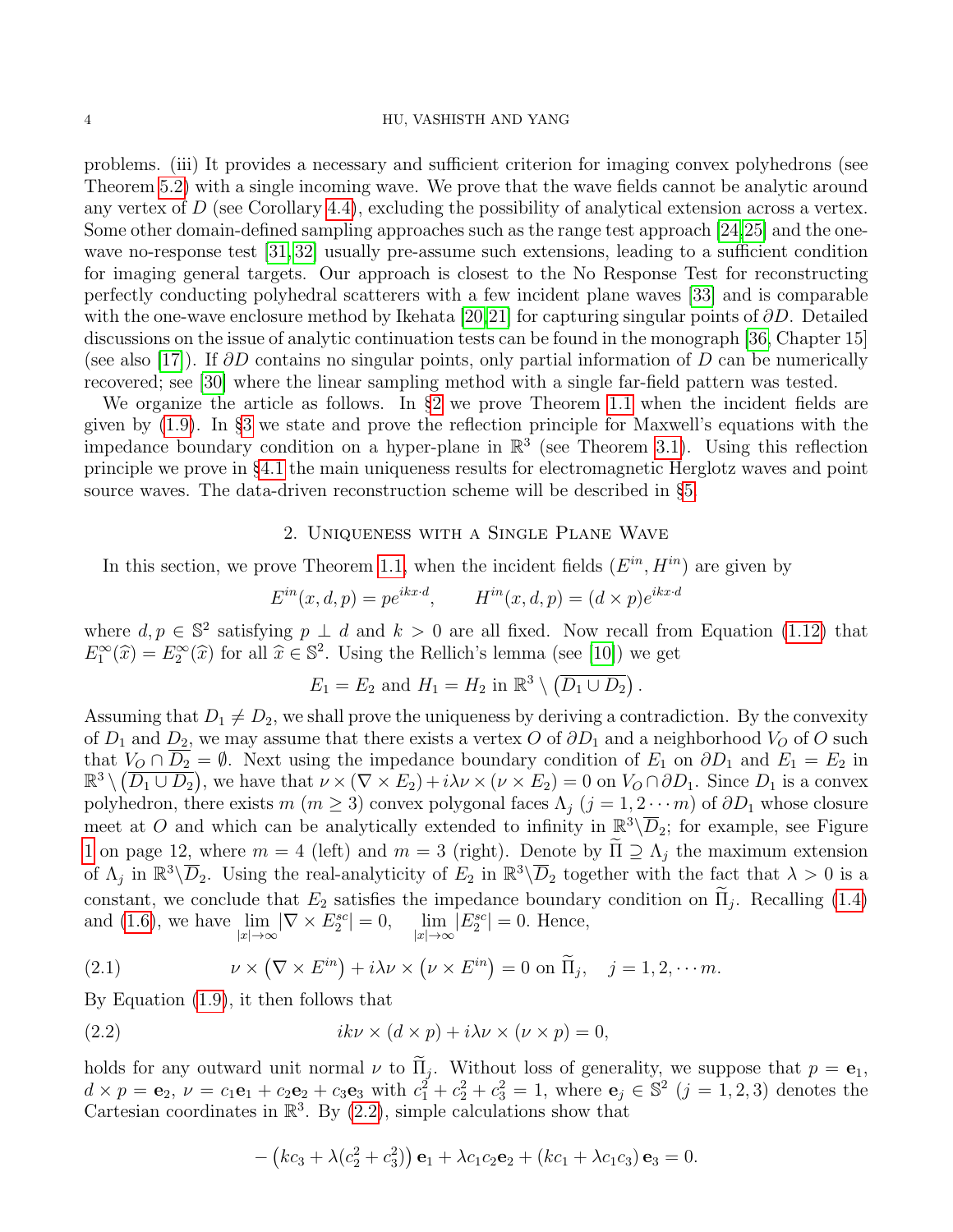This gives us the equations of  $c_j$ ,

$$
kc_3 = -\lambda (c_2^2 + c_3^2), \quad \lambda c_1 c_2 = 0, \quad kc_1 = -\lambda c_1 c_3,
$$

which have the following solutions for  $\nu = (c_1, c_2, c_3) \in \mathbb{S}^2$ :

$$
\nu = (0, 0, -1), \quad \text{if } k = \lambda; \n\nu = \left( \pm \sqrt{1 - (k/\lambda)^2}, 0, -k/\lambda \right), \quad \text{if } k < \lambda; \n\nu = \left( 0, \pm \sqrt{1 - (\lambda/k)^2}, -\lambda/k \right), \quad \text{if } k > \lambda.
$$

Hence, the relation [\(2.2\)](#page-3-1) cannot hold for three linearly independent unit normal vectors  $\nu$ . This contradiction implies that  $D_1 = D_2$ .

**Remark 2.1.** The above uniqueness proof with a single plane wave cannot be applied to the Helmholtz equation in two dimensions under the impedance boundary condition  $\partial_{\nu}u+i\lambda u = 0$ . In 2D case, we deduce a corresponding relation  $k\nu \cdot d + \lambda = 0$ , which holds for only two linearly independent unit normal vectors if  $D_1 \neq D_2$ . However, this cannot lead to a contradiction when  $k > \lambda$ . It was proved in [\[8\]](#page-21-7) that the far-field patterns of two incident directions uniquely determine a convex polygonal obstacle of impedance type.

Since the above proof relies on the form of electromagnetic plane waves therefore it is not applicable to the incident fields given by electromagnetic point source waves and vector Herglotz wave functions. For these kind of incident fields, we shall apply the reflection principle for Maxwell's equations to prove Theorem [1.1;](#page-2-0) see Sections [3](#page-4-0) and subsection [4.1](#page-12-0) below.

## 3. Reflection Principle for Maxwell's Equations

<span id="page-4-0"></span>Let  $\Omega \subseteq \mathbb{R}^3$  be an open connected set which is symmetric with respect to a plane  $\Pi$  in  $\mathbb{R}^3$  and we define by  $\gamma := \Omega \cap \Pi$ . Denote by  $\Omega^+$  and  $\Omega^-$  the two symmetric parts of  $\Omega$  which are divided by  $\Pi$  and by  $R_{\Pi}$  the reflection operator about  $\Pi$ , that is, if  $x \in \Omega^{\pm}$  then  $R_{\Pi}x \in \Omega^{\mp}$  for  $x = (x_1, x_2, x_3) \in \Omega$ . Throughout this article,  $\Omega$  will be assumed in such a way that any line segment with end points in  $Ω$  and intersected with  $Π$  by the angle  $π/2$  lies completely in  $Ω$ . In other words, the projection of any line segment in  $\Omega$  onto the hyperplane  $\Pi$  is a subset of  $\gamma$ . This geometrical condition was also used in [\[12\]](#page-21-21) where the reflection principle for the Helmholtz equation with the impedance boundary condition was verified in  $\mathbb{R}^n$  ( $n \geq 2$ ). Now consider the time-harmonic Maxwell's equations with the impedance boundary condition by

<span id="page-4-1"></span>(3.1) 
$$
\nabla \times E - ikH = 0, \quad \nabla \times H + ikE = 0, \quad \text{in} \quad \Omega^{+},
$$

<span id="page-4-3"></span>(3.2) 
$$
\nu \times (\nabla \times E) + i\lambda \nu \times (\nu \times E) = 0, \qquad \text{on } \gamma \subset \Pi.
$$

It is well known from (Theorem 6.4 in [\[10\]](#page-21-0)) that a solution  $(E, H)$  of Equation [\(3.1\)](#page-4-1) satisfies the vectorial Helmholtz equations with the divergence-free condition:

<span id="page-4-2"></span>(3.3) 
$$
\Delta E + k^2 E = 0, \ \Delta H + k^2 H = 0, \quad \nabla \cdot E = \nabla \cdot H = 0.
$$

Since Equations [\(3.3\)](#page-4-2) and [\(3.1\)](#page-4-1) are rotational invariant, without loss of generality we can assume that the plane  $\Pi$  mentioned above coincides with the  $\overline{ox_1x_2}$ -plane, i.e.,  $\Pi = \{(x_1, x_2, x_3) \in \mathbb{R}^3$ :  $x_3 = 0$ . Consequently, we have  $\nu = e_3 := (0, 0, 1)^T$  and  $R_{\Pi}x = (x_1, x_2, -x_3)$ . In this section, we study the reflection principle for solutions to the Maxwell's equation satisfying the impedance boundary condition on  $\gamma$ . Our aim is to extend the solution  $(E, H)$  of Equation [\(3.1\)](#page-4-1) from  $\Omega^+$  to  $\Omega$ <sup>-</sup> by an analytical formula. The reflection principle is stated as follows.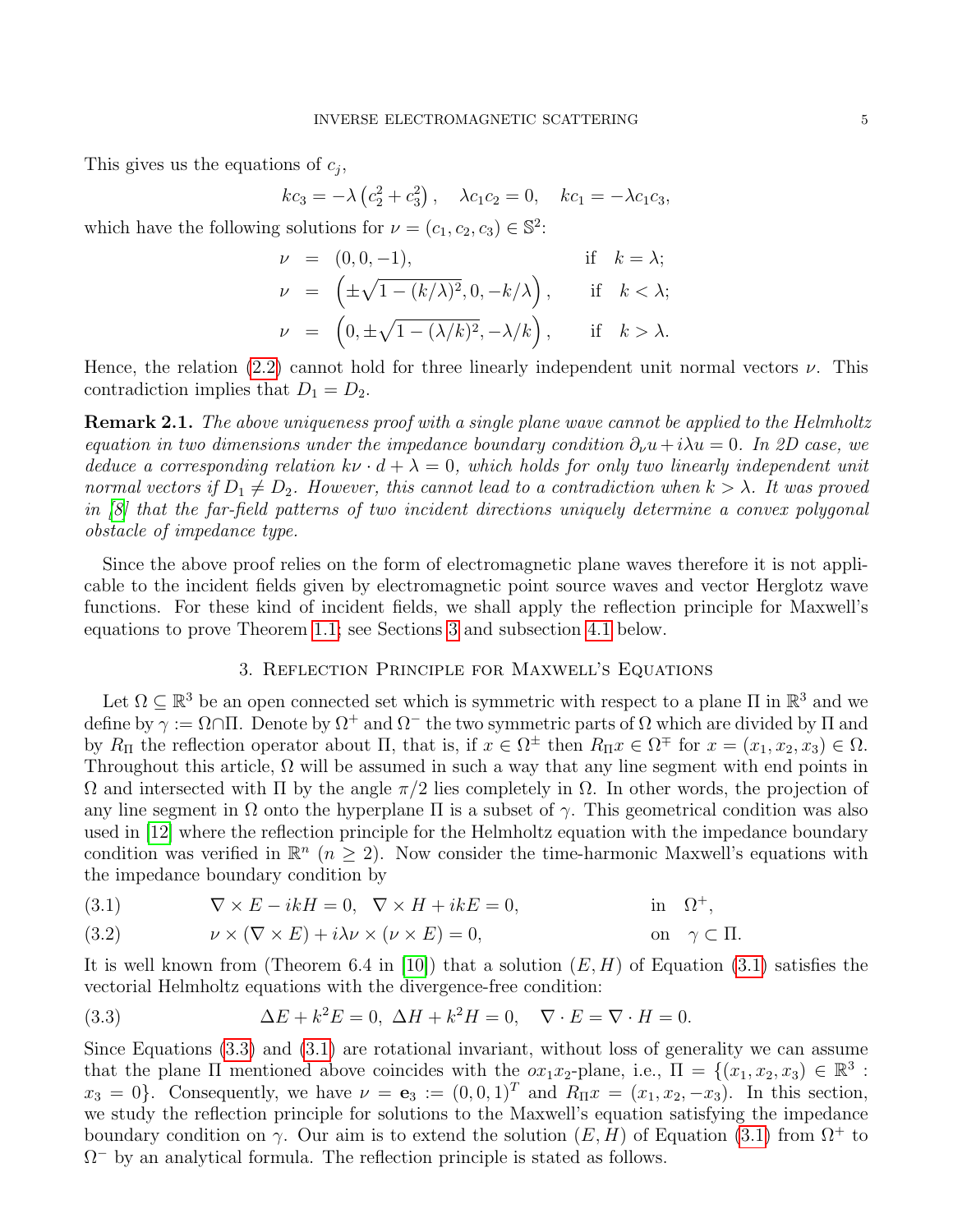<span id="page-5-0"></span>Theorem 3.1. Let  $\Pi := \{ (x', x_3) \in \mathbb{R}^3 : x_3 = 0 \}$  with  $x' := (x_1, x_2), \gamma \subset \Omega \cap \Pi$  and  $\Omega^{\pm} :=$  $\{(x_1, x_2, x_3) \in \Omega : \pm x_3 > 0\}$ . Assume that  $(E, H)$  satisfies Equation [\(3.1\)](#page-4-1) with the boundary condition [\(3.2\)](#page-4-3). Then  $(E, H)$  can be analytically extended to  $\Omega^-$  as a solution to [\(3.1\)](#page-4-1). Moreover, the extended electric field  $\widetilde{E}:=\left(\widetilde{E}_1,\widetilde{E}_2,\widetilde{E}_3\right)^T$  is given explicitly by

<span id="page-5-1"></span>(3.4) 
$$
\widetilde{E}(x', x_3) = \begin{cases} E(x), & \text{if } x \in \Omega^+ \cup \gamma \\ \mathcal{D}E(x', -x_3), & \text{if } x \in \Omega^- \end{cases}
$$

where the operator  $\mathcal{D}E := ((\mathcal{D}E)_1, (\mathcal{D}E)_2, (\mathcal{D}E)_3)^T$  is defined by

<span id="page-5-3"></span>(3.5) 
$$
(\mathcal{D}E)_3(x) := E_3(x', x_3) - \frac{2k^2}{i\lambda} \int_0^{x_3} e^{\frac{k^2}{i\lambda}(s-x_3)} E_3(x', s) ds \text{ for } x \in \Omega^+,
$$

(3.6) 
$$
(\mathcal{D}E)_j(x',x_3) := E_j(x',x_3) + 2i\lambda \int_0^{x_3} e^{-i\lambda(s-x_3)} E_j(x',s) ds
$$

$$
+\frac{2\lambda^2}{k^2-\lambda^2}\int\limits_{0}^{x_3}e^{-i\lambda(s-x_3)}\partial_jE_3(x',s)\mathrm{d}s-\frac{2k^2}{k^2-\lambda^2}\int\limits_{0}^{x_3}e^{\frac{k^2}{i\lambda}(s-x_3)}\partial_jE_3(x',s)\mathrm{d}s
$$

for  $j = 1, 2$  and  $x \in \Omega^+$ .

Obviously, the extension operator  $(\mathcal{D}E)_3$  only relies on  $E_3$  in  $\Omega^+$ , whereas  $(\mathcal{D}E)_j$   $(j = 1, 2)$ depends on both  $E_j$  and  $E_3$ . The formula given by [\(3.4\)](#page-5-1) is a 'non-point-to-point' reflection formula which is in contrast with the 'point-to-point' reflection formula for the Maxwell's equations with the Dirichlet boundary condition (see [\[29\]](#page-21-6)). As  $\lambda \to \infty$ , the impedance boundary condition will be reduced to the Dirichlet boundary condition  $\nu \times E = 0$  on  $\Pi$ . It is easy to observe that  $(\mathcal{D}E)_3 \to E_3$ and by applying integration by part that  $(DE)_j \rightarrow -E_j$  for  $j = 1, 2$  as  $\lambda$  tends to infinity. Hence, the reflection formula [\(3.4\)](#page-5-1) becomes  $\widetilde{E}(x) = -R_{\Pi}E(R_{\Pi}x)$  for  $x \in \Omega$ , which is valid for any symmetric domain with respect to  $\Pi = \{x : x_3 = 0\}$ . Before going to the proof of Theorem [3.1,](#page-5-0) we first state the reflection principle for the Helmholtz equation with an impedance boundary condition. The result in the following Lemma [3.2](#page-5-2) has already been proved in [\[12\]](#page-21-21).

<span id="page-5-2"></span>**Lemma 3.2.** [\[12\]](#page-21-21) Let  $\Omega, \Pi, \gamma$  and  $\Omega^{\pm}$  be defined as in Theorem [3.1.](#page-5-0) If u is a solution to the boundary value problem of the Helmholtz equation

(3.7) 
$$
\Delta u + k^2 u = 0 \quad in \quad \Omega^+, \qquad \partial_\nu u + i\lambda u = 0 \quad on \quad \gamma,
$$

then u can be extended from  $\Omega^+$  to  $\Omega$  as a solution to the Helmholtz equation, with the extended solution  $\widetilde{u}$  given by the formula  $\widetilde{u} := u$  in  $\Omega^+ \cup \gamma$  and

(3.8) 
$$
\widetilde{u}(x) := u(x_1, x_2, -x_3) + 2i\lambda e^{-i\lambda x_3} \int_{0}^{-x_3} e^{-i\lambda s} u(x_1, x_2, s) \mathrm{d} s \quad in \quad \Omega^-.
$$

Our proof of Theorem [3.1](#page-5-0) is essentially motivated by the proof of Lemma [3.2.](#page-5-2)

3.1. **Proof of Theorem [3.1.](#page-5-0)** From Equation  $(3.1)$ , we deduce that E is a solution to

(3.9) 
$$
\nabla \times (\nabla \times E) - k^2 E = 0 \text{ in } \Omega^+, \quad \mathbf{e}_3 \times (\nabla \times E) + i\lambda \mathbf{e}_3 \times (\mathbf{e}_3 \times E) = 0 \text{ on } \gamma.
$$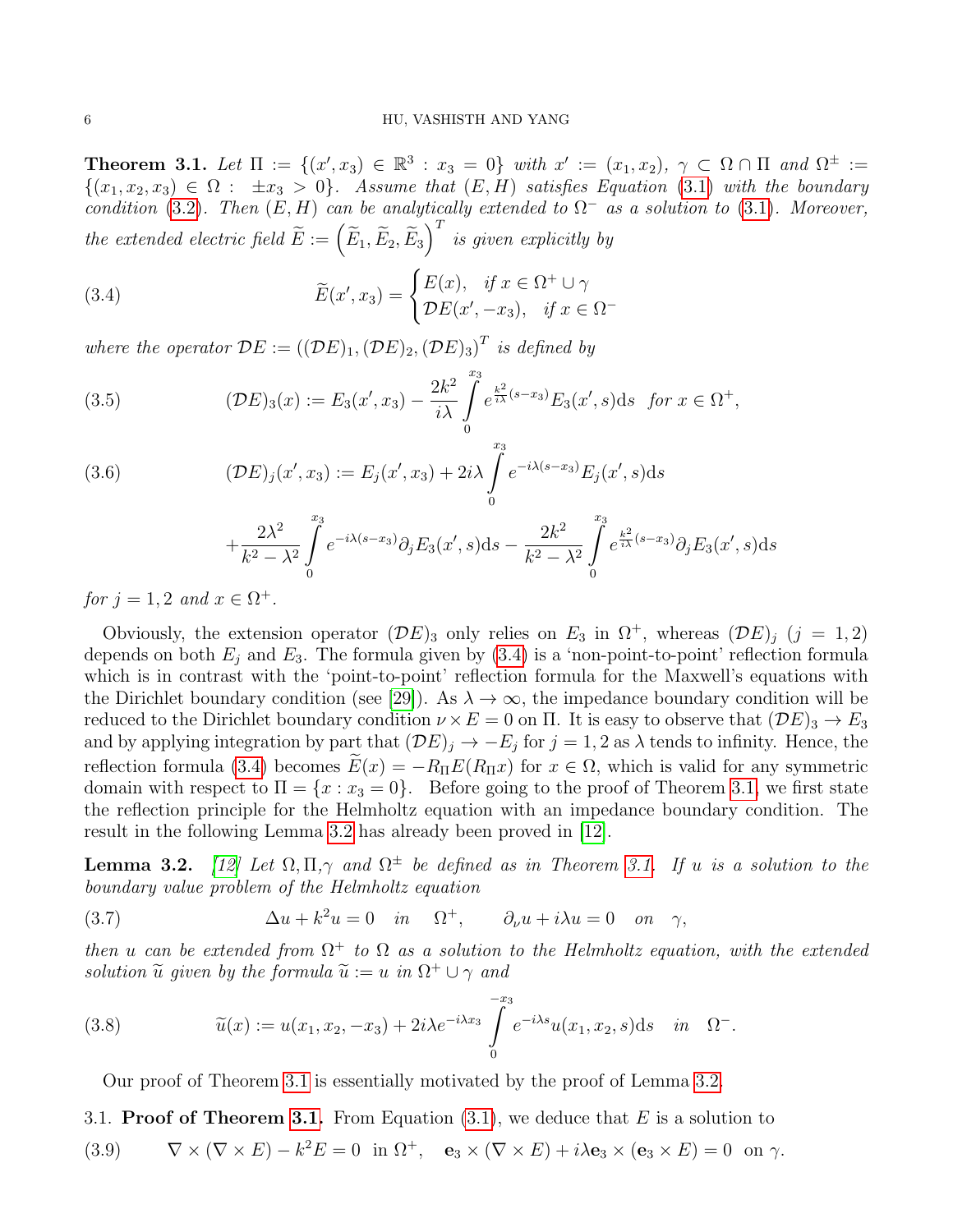Define the vector function  $F$  and the scalar function  $V$  by

<span id="page-6-0"></span>(3.10) 
$$
F := \mathbf{e}_3 \times (\nabla \times E) + i\lambda \mathbf{e}_3 \times (\mathbf{e}_3 \times E) =: (F_1, F_2, 0)^T \text{ in } \Omega^+,
$$

$$
F_1 = \partial_1 E_3 - \partial_3 E_1 - i\lambda E_1, \quad F_2 = \partial_2 E_3 - \partial_3 E_2 - i\lambda E_2,
$$

$$
V := \frac{\partial_1 F_1 + \partial_2 F_2}{i\lambda} = \frac{\partial_1^2 E_3 - \partial_3^2 E_1 - i\lambda \partial_1 E_1 + \partial_2^2 E_3 - \partial_3^2 E_2 - i\lambda \partial_2 E_2}{i\lambda}.
$$

Now using  $\Delta E + k^2 E = 0$  and  $\nabla \cdot E = 0$  in  $\Omega^+$ , we have

$$
V = \frac{-\partial_3^2 E_3 - k^2 E_3 - \partial_3 (\partial_1 E_1 + \partial_2 E_2) - i \lambda (\partial_1 E_1 + \partial_2 E_2)}{i \lambda} = \partial_3 E_3 - \frac{k^2}{i \lambda} E_3.
$$

Since  $F_1 = F_2 = 0$  on  $\gamma \subseteq \{x \in \mathbb{R}^3 : x_3 = 0\}$ , we get  $\partial_1 F_1 = \partial_2 F_2 = 0$  on  $\gamma$  and thus

(3.11) 
$$
\Delta E_3 + k^2 E_3 = 0 \text{ in } \Omega^+, \partial_3 E_3 - k^2 / (i\lambda) E_3 = 0 \text{ on } \gamma.
$$

Applying Lemma [3.2,](#page-5-2) we can extend  $E_3$  from  $\Omega^+$  to  $\Omega$  by  $\widetilde{E}_3 := E_3$  in  $\Omega^+ \cup \gamma$  and

$$
\widetilde{E}_3(x) := E_3(x', -x_3) - \frac{2k^2}{i\lambda} e^{\frac{k^2}{i\lambda}x_3} \int\limits_{0}^{-x_3} e^{\frac{k^2}{i\lambda}s} E_3(x', s) ds \text{ in } \Omega^-,
$$

which gives the extension formula for  $E_3$ . To find the extension formula for  $E_j$  (j = 1, 2), we observe that  $F_j$  (j = 1, 2) given by [\(3.10\)](#page-6-0) satisfy the Helmholtz equation with the Dirichlet boundary condition,

$$
\Delta F_j + k^2 F_j = 0 \text{ in } \Omega^+, \qquad F_j = 0 \text{ on } \gamma.
$$

Applying the reflection principle with the Dirichlet boundary condition (see [\[12\]](#page-21-21)), we can extend  $F_i$ through  $F_j := F_j$  in  $\Omega^+ \cup \gamma$  and  $F_j(x) := -F_j(x', -x_3)$  in  $\Omega^-$ . As done for the Helmholtz equation, we will derive the extension formula for  $E_j$  for  $j = 1, 2$  by considering the boundary value problem of the ordinary differential equation (cf. [\(3.10\)](#page-6-0))

$$
\partial_3 \widetilde{E}_j + i\lambda \widetilde{E}_j - \partial_j \widetilde{E}_3 = -\widetilde{F}_j
$$
 in  $\Omega$ ,  $\widetilde{E}_j = E_j$  on  $\gamma$ ,

where  $E_j$  (j = 1, 2) denote the extended functions. Multiplying the above equation by  $e^{i\lambda x_3}$  and integrating between 0 to  $x_3$ , we have

$$
\int_{0}^{x_3} e^{i\lambda s} \left( \partial_s \widetilde{E}_j(x',s) + i\lambda \widetilde{E}_j(x',s) \right) ds - \int_{0}^{x_3} e^{i\lambda s} \partial_j \widetilde{E}_3(x',s) ds = -\int_{0}^{x_3} e^{i\lambda s} \widetilde{F}_j(x',s) ds,
$$

which gives us

$$
\widetilde{E}_j(x) = e^{-i\lambda x_3} E_j(x', 0) + \int_0^{x_3} e^{i\lambda(s-x_3)} \partial_j \widetilde{E}_3(x', s) ds - \int_0^{x_3} e^{i\lambda(s-x_3)} \widetilde{F}_j(x', s) ds.
$$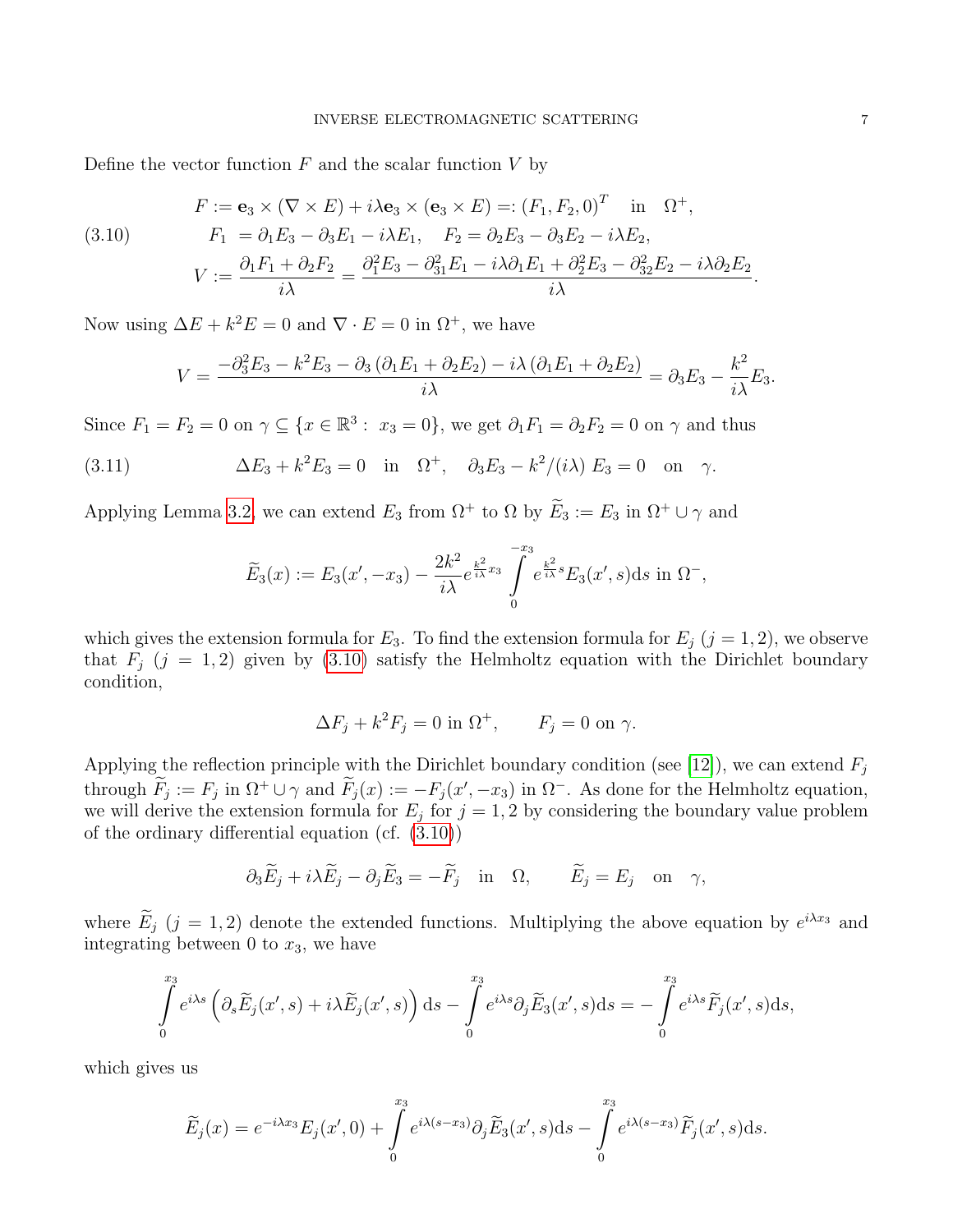Since  $\overline{F}_j = F_j$  and  $\overline{E}_3 = E_3$  in  $\in \Omega^+$ , the above equation can be rewritten as

$$
\widetilde{E}_j(x) = e^{-i\lambda x_3} E_j(x', 0) + e^{-i\lambda x_3} \int_0^{x_3} e^{i\lambda s} \partial_j E_3(x', s) ds
$$

$$
- e^{-i\lambda x_3} \int_0^{x_3} e^{i\lambda s} (\partial_j E_3(x', s) - \partial_s E_j(x', s) - i\lambda E_j(x', s)) ds
$$

which can be proved to be identical with  $E_j$  in  $\Omega^+$  by applying the integration by parts. Next, we want to simplify the expression of  $\widetilde{E}_j(x)$  in  $\Omega^-$ . Using the expression for  $\widetilde{F}_j$  and  $\widetilde{E}_3$  (see [\(3.5\)](#page-5-3)), we obtain

$$
\widetilde{E}_j(x) = e^{-i\lambda x_3} E_j(x', 0) + \int_0^{x_3} e^{i\lambda(s-x_3)} (\partial_j E_3(x', -s) + \partial_s E_j(x', -s) - i\lambda E_j(x', -s)) ds \n+ \int_0^{x_3} e^{i\lambda(s-x_3)} \partial_j E_3(x', -s) ds - \frac{2k^2}{i\lambda} \int_0^{x_3} e^{i\lambda(s-x_3)} \left( \int_0^{-s} e^{\frac{k^2}{i\lambda}(t+s)} \partial_j E_3(x', t) dt \right) ds.
$$

This gives

$$
\widetilde{E}_j(x) = E_j(x', -x_3) + 2i\lambda \int_0^{-x_3} e^{-i\lambda(s+x_3)} E_j(x', s) ds - 2 \int_0^{-x_3} e^{-i\lambda(s+x_3)} \partial_j E_3(x', s) ds \n+ \frac{2k^2}{i\lambda} \int_0^{x_3} e^{i\lambda(s-x_3)} \int_0^s e^{-\frac{k^2}{i\lambda}(t-s)} \partial_j E_3(x', -t) dt ds.
$$

Changing the order of integration in the last term of the previous equation, we obtain

$$
\widetilde{E}_{j}(x) = E_{j}(x', -x_{3}) + 2i\lambda \int_{0}^{-x_{3}} e^{-i\lambda(s+x_{3})} E_{j}(x', s) ds - 2 \int_{0}^{-x_{3}} e^{-i\lambda(s+x_{3})} \partial_{j} E_{3}(x', s) ds \n+ \frac{2k^{2}}{i\lambda} e^{-i\lambda x_{3}} \int_{t=0}^{t=x_{3}} e^{-\frac{k^{2}}{i\lambda}t} \partial_{j} E_{3}(x', -t) \int_{s=t}^{s=x_{3}} e^{\frac{k^{2}-\lambda^{2}}{i\lambda}s} ds dt, \n= E_{j}(x', -x_{3}) + 2i\lambda \int_{0}^{-x_{3}} e^{-i\lambda(s+x_{3})} E_{j}(x', s) ds - 2 \int_{0}^{-x_{3}} e^{-i\lambda(s+x_{3})} \partial_{j} E_{3}(x', s) ds \n+ \frac{2k^{2}}{k^{2}-\lambda^{2}} \int_{0}^{x_{3}} e^{-\frac{k^{2}}{i\lambda}(s-x_{3})} \partial_{j} E_{3}(x', -s) ds - \frac{2k^{2}}{k^{2}-\lambda^{2}} \int_{0}^{x_{3}} e^{i\lambda(s-x_{3})} \partial_{j} E_{3}(x', -s) ds.
$$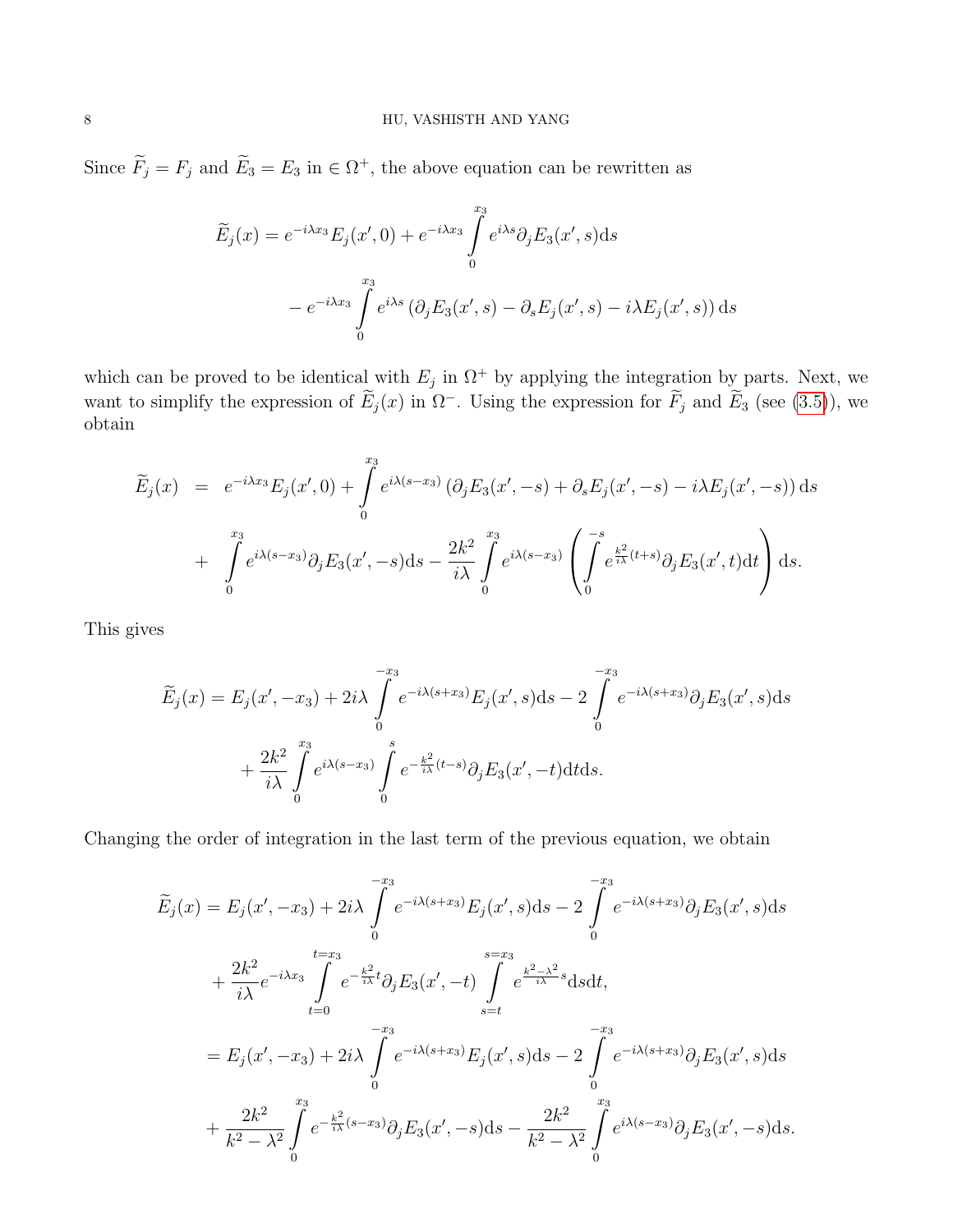After combining similar terms, we get

$$
\widetilde{E}_j(x) = E_j(x', -x_3) + 2i\lambda \int_0^{-x_3} e^{-i\lambda(s+x_3)} E_j(x', s) ds \n+ \frac{2\lambda^2}{k^2 - \lambda^2} \int_0^{-x_3} e^{-i\lambda(s+x_3)} \partial_j E_3(x', s) ds - \frac{2k^2}{k^2 - \lambda^2} \int_0^{-x_3} e^{\frac{k^2}{i\lambda}(s+x_3)} \partial_j E_3(x', s) ds.
$$

This proves Equation [\(3.6\)](#page-5-3).

Remark that the right hand side of  $E_j$  (j = 1, 2) depends on both  $E_j$  and  $E_3$  in  $\Omega^+$ . In order to show that  $E_j$  given by [\(3.6\)](#page-5-3) and [\(3.5\)](#page-5-3) are indeed the required extension formula for  $E_j$ , we need to verify that  $\Delta E_j + k^2 E_j = 0$  and  $\nabla \cdot \vec{E} = 0$  in  $\Omega$ . For this purpose, we shall proceed with the following three steps.

Step 1. Prove that the Cauchy data of  $\widetilde{E}_j$  taking from  $\Omega^{\pm}$  are identical on  $\gamma$ . By Lemma [3.2,](#page-5-2) this is true for the third component  $\widetilde{E}_3$ . On the other hand, it is clear from Equation [\(3.6\)](#page-5-3) that  $\widetilde{E}_j$  $(j = 1, 2)$  are continuous functions in  $\Omega$ . Therefore, we only need to show that  $\partial_3^+ \widetilde{E}_j = \partial_3^- \widetilde{E}_j$  on  $\gamma$ ,  $j = 1, 2$ . Simple calculations show that

$$
\partial_3 \widetilde{E}_j(x) = \begin{cases}\n\partial_3 E_j(x', x_3) & \text{in } \Omega^+, \\
-\partial_3 E_j(x', -x_3) + 2\lambda^2 e^{-i\lambda x_3} \int_0^{-x_3} e^{-i\lambda s} E_j(x', s) ds - 2i\lambda E_j(x', -x_3) \\
-\frac{2i\lambda^3}{k^2 - \lambda^2} e^{-i\lambda x_3} \int_0^{-x_3} e^{-i\lambda s} \partial_j E_3(x', s) ds - \frac{2\lambda^2}{k^2 - \lambda^2} \partial_j E_3(x', -x_3) \\
-\frac{2k^4}{i\lambda (k^2 - \lambda^2)} e^{\frac{k^2}{i\lambda} x_3} \int_0^{-x_3} e^{\frac{k^2}{i\lambda} s} \partial_j E_3(x', s) ds + \frac{2k^2}{k^2 - \lambda^2} \partial_j E_3(x', -x_3) \text{ in } \Omega^-, \n\end{cases}
$$

from which it follows that

$$
\partial_3^- \widetilde{E}_j(x',0) = -\partial_3^+ E_j(x',0) - 2i\lambda E_j(x',0) + \frac{2(k^2 - \lambda^2)}{k^2 - \lambda^2} \partial_j E_3(x',0).
$$

Recalling the relation  $\partial_j E_3(x',0) - \partial_3^+ E_j(x',0) - i\lambda E_j(x',0) = 0$  for  $j = 1,2$ , we get from the previous equation that  $\partial_{\underline{3}}^{\dagger} E_j = \partial_{\underline{3}} \widetilde{E}_j$  on  $\gamma$ .

Step 2. Prove that  $\Delta E_j + k^2 E_j = 0$  in  $\Omega$  for  $j = 1, 2, 3$ . In view of Step 1, it suffices to verify that  $\Delta E_j + k^2 E_j = 0$  in  $\Omega^-$  for  $j = 1, 2$ . From Equation [\(3.6\)](#page-5-3), we have

<span id="page-8-0"></span>(3.12) 
$$
\Delta \widetilde{E}_j(x) = \Delta E_j(x', -x_3) + I_1 + I_2 + I_3, \quad x \in \Omega^-,
$$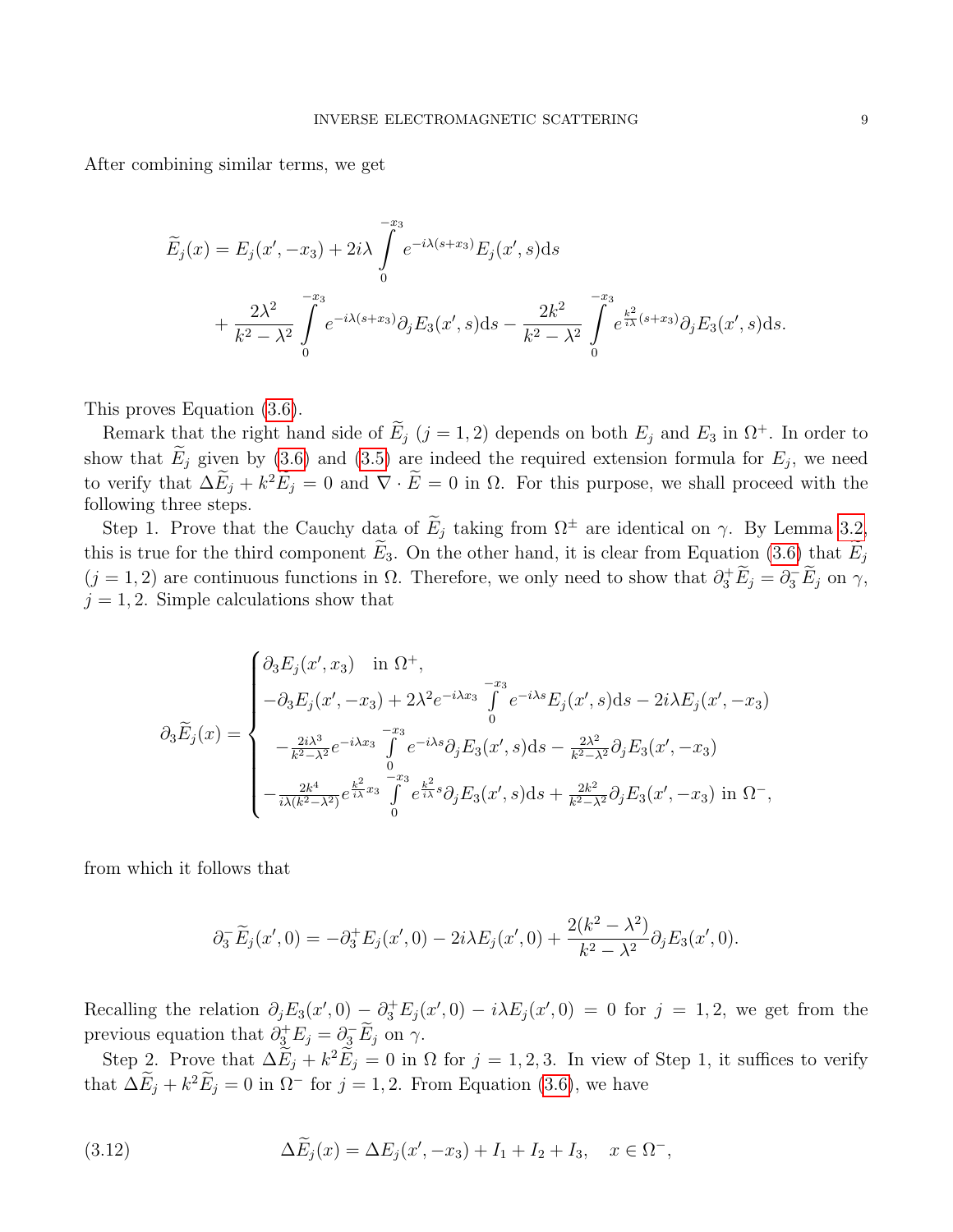where, for some fixed  $j=1$  or  $j=2,$ 

$$
I_1 := 2i\lambda \Delta \left( e^{-i\lambda x_3} \int_0^{-x_3} e^{-i\lambda s} E_j(x', s) ds \right)
$$
  
\n
$$
I_2 := \frac{2\lambda^2}{k^2 - \lambda^2} \Delta \left( e^{-i\lambda x_3} \int_0^{-x_3} e^{-i\lambda s} \partial_j E_3(x', s) ds \right),
$$
  
\n
$$
I_3 := -\frac{2k^2}{k^2 - \lambda^2} \Delta \left( e^{\frac{k^2}{i\lambda} x_3} \int_0^{-x_3} e^{\frac{k^2}{i\lambda} s} \partial_j E_3(x', s) ds \right).
$$

Using  $\Delta E_j + k^2 E_j = 0$  for  $j = 1, 2, 3$  in  $\Omega^+$  and applying integration by parts, the three terms  $I_j$  $(j = 1, 2, 3)$  can be calculated as follows:

$$
I_{1} = -2i\lambda\partial_{3}E_{j}(x', -x_{3}) + 2i\lambda e^{-i\lambda x_{3}}\partial_{3}E_{j}(x', 0) + 2\lambda^{2}E_{j}(x', -x_{3}) - 2\lambda^{2}e^{-i\lambda x_{3}}E_{j}(x', 0) + 2i\lambda^{3}e^{-i\lambda x_{3}}\int_{0}^{-x_{3}}e^{-i\lambda s}E_{j}(x', s)ds - 2i\lambda k^{2}e^{-i\lambda x_{3}}\int_{0}^{-x_{3}}e^{-i\lambda s}E_{j}(x', s)ds - 2i\lambda^{3}e^{-i\lambda x_{3}}\int_{0}^{-x_{3}}e^{-i\lambda s}E_{j}(x', s)ds - 2\lambda^{2}E_{j}(x', -x_{3}) + 2i\lambda\partial_{3}E_{j}(x', -x_{3}),
$$

$$
I_{2} = -\frac{2\lambda^{2}}{k^{2}-\lambda^{2}}\partial_{3}\partial_{j}E_{3}(x', -x_{3}) + \frac{2\lambda^{2}}{k^{2}-\lambda^{2}}e^{-i\lambda x_{3}}\partial_{3}\partial_{j}E_{3}(x', 0) - \frac{2i\lambda^{3}}{k^{2}-\lambda^{2}}\partial_{j}E_{3}(x', -x_{3})
$$
  
+ 
$$
\frac{2i\lambda^{3}}{k^{2}-\lambda^{2}}e^{-i\lambda x_{3}}\partial_{j}E_{3}(x', 0) + \frac{2\lambda^{4}}{k^{2}-\lambda^{2}}e^{-i\lambda x_{3}}\int_{0}^{-x_{3}}e^{-i\lambda s}\partial_{j}E_{3}(x', s)ds
$$
  
- 
$$
\frac{2\lambda^{2}k^{2}}{k^{2}-\lambda^{2}}e^{-i\lambda x_{3}}\int_{0}^{-x_{3}}e^{-i\lambda s}\partial_{j}E_{3}(x', s)ds - \frac{2\lambda^{4}}{k^{2}-\lambda^{2}}e^{-i\lambda x_{3}}\int_{0}^{-x_{3}}e^{-i\lambda s}\partial_{j}E_{3}(x', s)ds
$$
  
+ 
$$
\frac{2i\lambda^{3}}{k^{2}-\lambda^{2}}\partial_{j}E_{3}(x', -x_{3}) + \frac{2\lambda^{2}}{k^{2}-\lambda^{2}}\partial_{3}\partial_{j}E_{3}(x', -x_{3}),
$$

$$
I_{3} = \frac{2k^{2}}{k^{2}-\lambda^{2}} \partial_{3} \partial_{j} E_{3}(x', -x_{3}) - \frac{2k^{2}}{k^{2}-\lambda^{2}} e^{\frac{k^{2}}{i\lambda}x_{3}} \partial_{3} \partial_{j} E_{3}(x', 0) + \frac{2ik^{4}}{\lambda(k^{2}-\lambda^{2})} \partial_{j} E_{3}(x', -x_{3})
$$
  

$$
- \frac{2ik^{4}}{\lambda(k^{2}-\lambda^{2})} e^{\frac{k^{2}}{i\lambda}x_{3}} \partial_{j} E_{3}(x', 0) - \frac{2k^{6}}{\lambda^{2}(k^{2}-\lambda^{2})} e^{\frac{k^{2}}{i\lambda}x_{3}} \int_{0}^{-x_{3}} e^{\frac{k^{2}}{i\lambda}s} \partial_{j} E_{3}(x', s) ds
$$
  

$$
+ \frac{2k^{4}}{k^{2}-\lambda^{2}} e^{\frac{k^{2}}{i\lambda}x_{3}} \int_{0}^{-x_{3}} e^{\frac{k^{2}}{i\lambda}s} \partial_{j} E_{3}(x', s) ds + \frac{2k^{6}}{\lambda^{2}(k^{2}-\lambda^{2})} e^{\frac{k^{2}}{i\lambda}x_{3}} \int_{0}^{-x_{3}} e^{\frac{k^{2}}{i\lambda}s} \partial_{j} E_{3}(x', s) ds
$$
  

$$
- \frac{2ik^{4}}{\lambda(k^{2}-\lambda^{2})} \partial_{j} E_{3}(x', -x_{3}) - \frac{2k^{2}}{k^{2}-\lambda^{2}} \partial_{3} \partial_{j} E_{3}(x', -x_{3}).
$$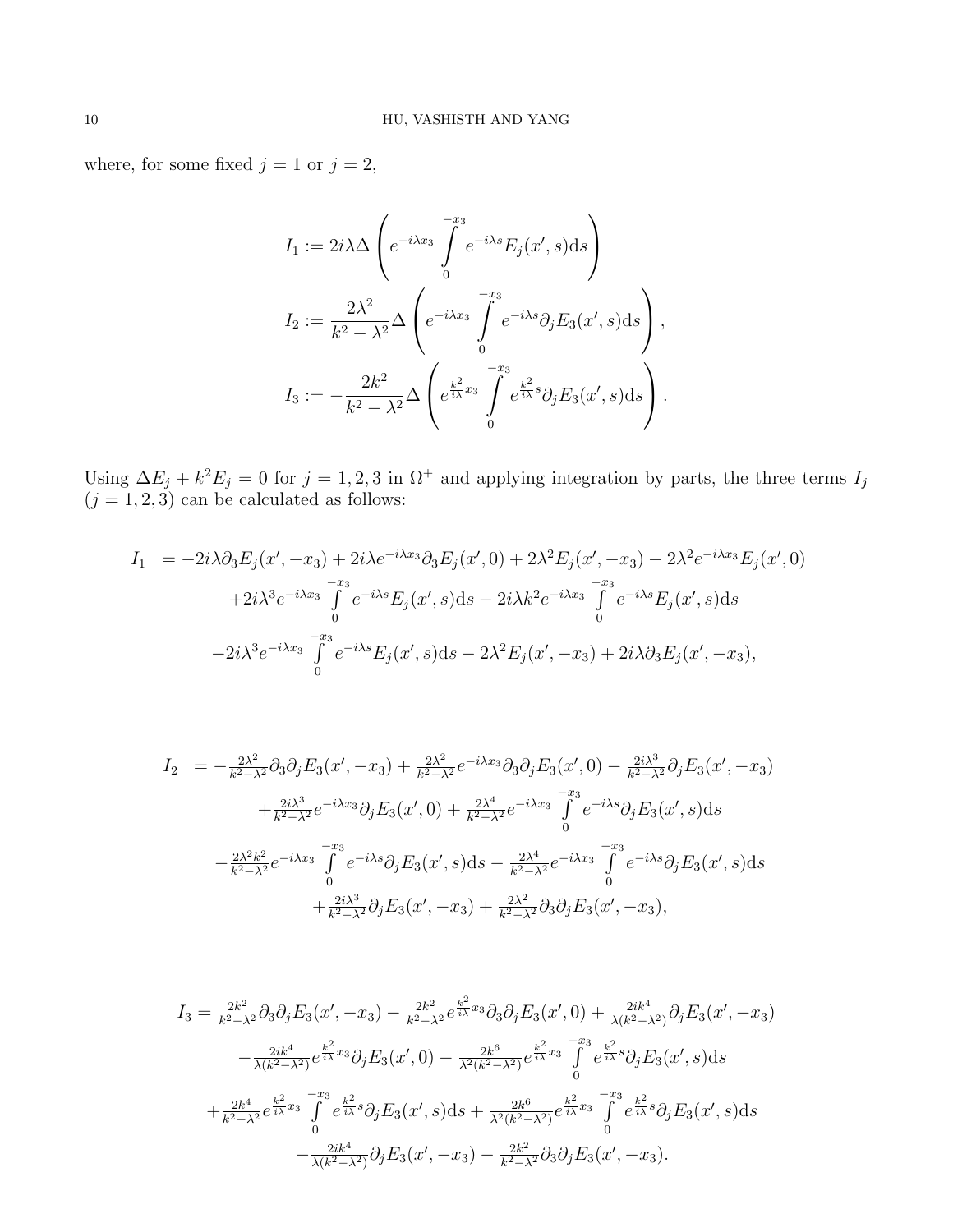Using again the Helmholtz equation  $\Delta E_j + k^2 E_j = 0$  in  $\Omega^+$  and inserting expressions of  $I_1$ ,  $I_2$  and  $I_3$  into Equation [\(3.12\)](#page-8-0), we get

$$
\Delta \widetilde{E}_j(x) = -k^2 \left( E_j(x', -x_3) + 2i\lambda \int_0^{-x_3} e^{-i\lambda(s+x_3)} E_j(x', s) ds \n+ \frac{2\lambda^2}{k^2 - \lambda^2} \int_0^{-x_3} e^{-i\lambda(s+x_3)} \partial_j E_3(x', s) ds - \frac{2k^2}{k^2 - \lambda^2} e^{\frac{k^2}{k\lambda}x_3} \int_0^{-x_3} e^{\frac{k^2}{k\lambda}x_3} \partial_j E_3(x', s) ds \right) \n+ 2i\lambda e^{-i\lambda x_3} \left( \partial_3 E_j(x', 0) + i\lambda E_j(x', 0) \right) + \frac{2\lambda^2}{k^2 - \lambda^2} e^{-i\lambda x_3} \partial_j \left( \partial_3 E_3(x', 0) + i\lambda \partial_j E_j(x', 0) \right) \n- \frac{2k^2}{k^2 - \lambda^2} e^{\frac{k^2}{k\lambda}x_3} \partial_j \left( \partial_3 E_3(x', 0) - \frac{k^2}{i\lambda} E_3(x', 0) \right).
$$

This together with Equation [\(3.6\)](#page-5-3) and the following boundary conditions

$$
\partial_3 E_3(x',0) - \frac{k^2}{i\lambda} E_3(x',0) = 0, \quad \partial_j E_3(x',0) - \partial_3 E_j(x',0) - i\lambda E_j(x',0) = 0
$$

leads to the relation  $\Delta E_j + k^2 E_j = 0$  in  $\Omega^-$ .

Step 3. Prove that  $\nabla \cdot \widetilde{E} = 0$  in  $\Omega$ . It follows from Step 1 that  $\widetilde{E} \in C^1(\Omega)$ . Hence, we only need to show the divergence-free condition in  $\Omega^-$ . For  $x \in \Omega^-$ , we see

$$
\nabla \cdot \widetilde{E}(x) = \partial_1 E_1(x', -x_3) + \partial_2 E_2(x', -x_3) - \partial_3 E_3(x', -x_3)
$$
  
\n
$$
+ 2i\lambda \int_0^{-x_3} e^{-i\lambda(s+x_3)} (\partial_1 E_1 + \partial_2 E_2) (x', s) ds
$$
  
\n
$$
+ \frac{2\lambda^2}{k^2 - \lambda^2} \int_0^{-x_3} e^{-i\lambda(s+x_3)} (\partial_1^2 E_3 + \partial_2^2 E_3) (x', s) ds
$$
  
\n
$$
- \frac{2k^2}{k^2 - \lambda^2} \int_0^{-x_3} e^{\frac{k^2}{i\lambda}(s+x_3)} (\partial_1^2 E_3 + \partial_2^2 E_3) (x', s) ds
$$
  
\n
$$
+ \frac{2k^4}{\lambda^2} \int_0^{-x_3} e^{\frac{k^2}{i\lambda}(s+x_3)} E_3(x', s) ds + \frac{2k^2}{i\lambda} E_3(x', -x_3).
$$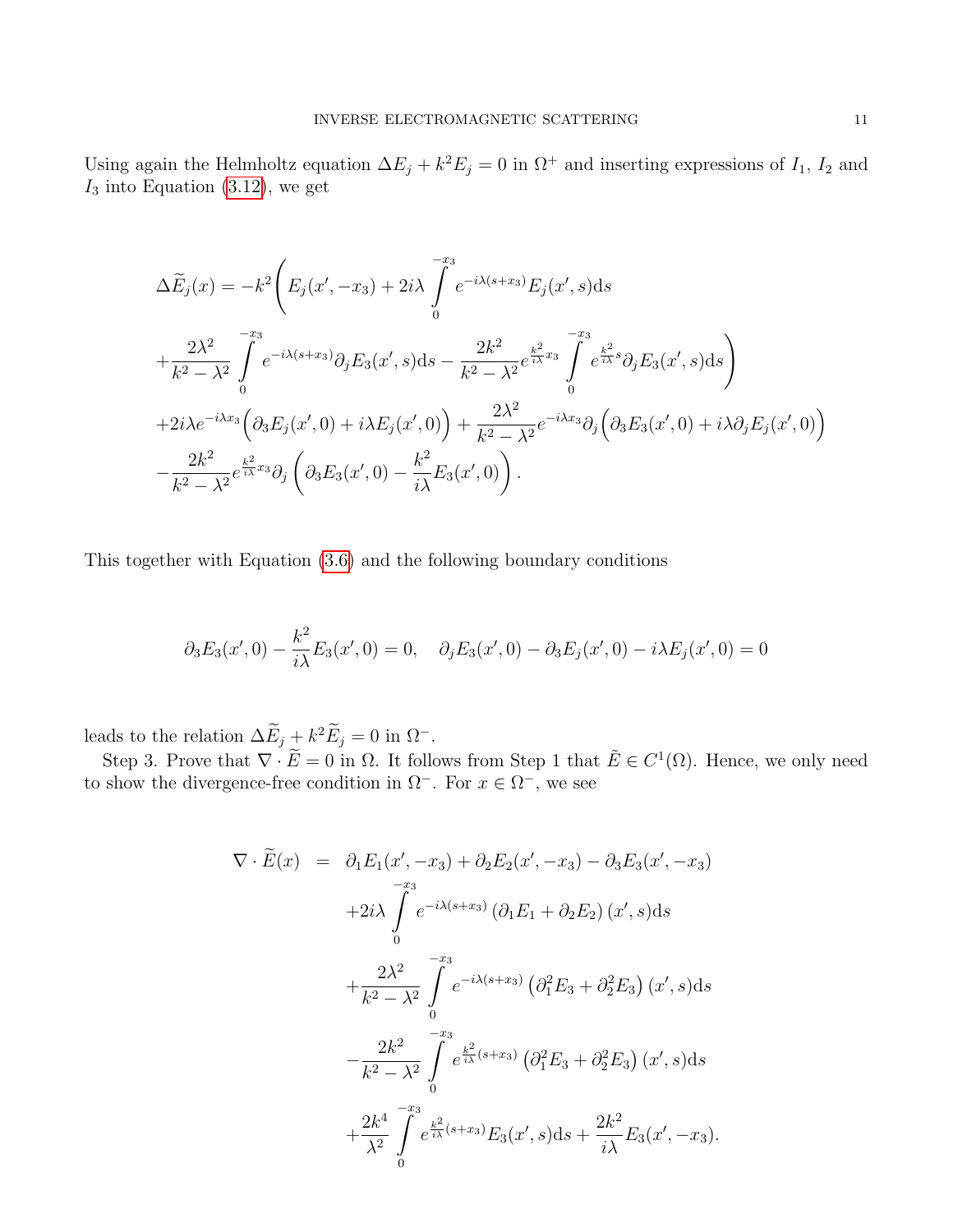Now using  $\nabla \cdot E = 0$  and  $\Delta E_j + k^2 E_j = 0$  for  $1 \le j \le 3$  in  $\Omega^+$ , we have

$$
\nabla \cdot \widetilde{E}(x) = -2\partial_3 E_3(x', -x_3) - 2i\lambda \int_0^{-x_3} e^{-i\lambda(s+x_3)} \partial_s E_3(x', s) ds
$$
  
- 
$$
\underbrace{\frac{2\lambda^2}{k^2 - \lambda^2} \int_0^{-x_3} e^{-i\lambda(s+x_3)} \partial_s^2 E_3(x', s) ds}_{J_2} - \underbrace{\frac{2\lambda^2 k^2}{k^2 - \lambda^2} \int_0^{-x_3} e^{-i\lambda(s+x_3)} E_3(x', s) ds}_{J_2}
$$

<span id="page-11-0"></span>(3.13)

$$
+\frac{2k^2}{k^2-\lambda^2}\int\limits_{0}^{-x_3}\frac{e^{\frac{k^2}{i\lambda}(s+x_3)}\partial_s^2E_3(x',s)\mathrm{d}s+\frac{2k^4}{k^2-\lambda^2}\int\limits_{0}^{-x_3}e^{\frac{k^2}{i\lambda}(s+x_3)}E_3(x',s)\mathrm{d}s}{\int\limits_{0}^{x_3}+\frac{2k^4}{\lambda^2}\int\limits_{0}^{-x_3}e^{\frac{k^2}{i\lambda}(s+x_3)}E_3(x',s)\mathrm{d}s+\frac{2k^2}{i\lambda}E_3(x',-x_3).
$$

Using integration by parts, we can rewrite  $J_1, J_2$  and  $J_3$  as

$$
J_2 = \frac{2\lambda^2}{k^2 - \lambda^2} \partial_3 E_3(x', -x_3) - \frac{2\lambda^2}{k^2 - \lambda^2} e^{-i\lambda x_3} \partial_3 E_3(x', 0) + \frac{2i\lambda^3}{k^2 - \lambda^2} E_3(x', -x_3)
$$
  
\n
$$
- \frac{2i\lambda^3}{k^2 - \lambda^2} e^{-i\lambda x_3} E_3(x', 0) - \frac{2\lambda^4}{k^2 - \lambda^2} e^{-i\lambda x_3} \int_0^{-x_3} e^{-i\lambda s} E_3(x', s) ds
$$
  
\n
$$
+ \frac{2\lambda^2 k^2}{k^2 - \lambda^2} e^{-i\lambda x_3} \int_0^{-x_3} e^{-i\lambda s} E_3(x', s) ds,
$$
  
\n
$$
J_1 = 2i\lambda E_3(x', -x_3) - 2i\lambda e^{-i\lambda x_3} E_3(x', 0) - 2\lambda^2 e^{-i\lambda x_3} \int_0^{-x_3} e^{-i\lambda s} E_3(x', s) ds,
$$
  
\n
$$
J_3 = \frac{2k^2}{k^2 - \lambda^2} \partial_3 E_3(x', -x_3) - \frac{2k^2}{k^2 - \lambda^2} e^{\frac{k^2}{k\lambda}x_3} \partial_3 E_3(x', 0) + \frac{2ik^4}{\lambda (k^2 - \lambda^2)} E_3(x', -x_3)
$$
  
\n
$$
- \frac{2ik^4}{\lambda (k^2 - \lambda^2)} e^{\frac{k^2}{k\lambda}x_3} E_3(x', 0) - \frac{2k^6}{\lambda^2 (k^2 - \lambda^2)} e^{\frac{k^2}{k\lambda}x_3} \int_0^{-x_3} e^{\frac{k^2}{k\lambda} s} E_3(x', s) ds.
$$

Inserting them into Equation [\(3.13\)](#page-11-0), applying the integration by parts and rearranging terms, we get

$$
\nabla \cdot \widetilde{E}(x) = 2e^{-i\lambda x_3} \left[ \left( i\lambda + \frac{i\lambda^3}{k^2 - \lambda^2} \right) E_3(x', 0) + \frac{\lambda^2}{k^2 - \lambda^2} \partial_3 E_3(x', 0) \right] + \frac{2k^2}{k^2 - \lambda^2} e^{\frac{k^2}{i\lambda} x_3} \left( -\partial_3 E_3(x', 0) + \frac{k^2}{i\lambda} E_3(x', 0) \right).
$$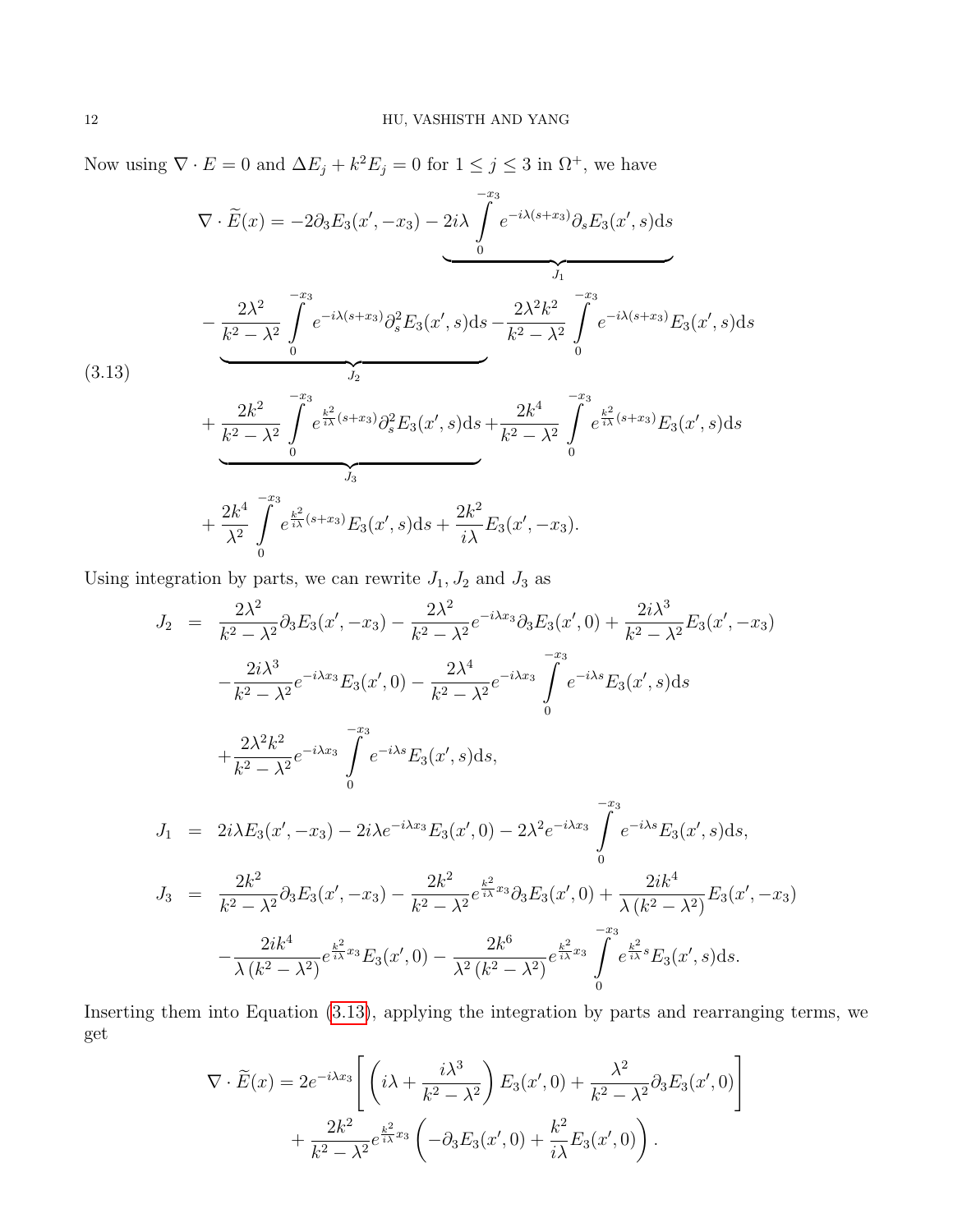Recalling  $\partial_3 E_3(x',0) - \frac{k^2}{i\lambda} E_3(x',0) = 0$ , we finally get  $\nabla \cdot \widetilde{E} = 0$  in  $\Omega^-$ .

By far we have proved that the function  $\overline{E}$  with components given by Equations [\(3.4\)](#page-5-1), [\(3.5\)](#page-5-3) and .6) is the extension of the solution  $E$  of the Maxwell's equations.  $(3.6)$  is the extension of the solution E of the Maxwell's equations.

### 4. Applications of the Reflection Principle

The main purpose of this section is to prove the uniqueness result for recovering convex polyhedral scatterers of impedance type, which was stated in Theorem [1.1](#page-2-0) when the incident fields are given by either [\(1.10\)](#page-1-0) or [\(1.11\)](#page-1-3). This part also gives a new proof for electromagnetic plane waves.

Assuming two of such different scatterers generate identical far-field patterns, we shall prove via reflection principle that the scattered electric field could be analytically extended into the whole space, which is impossible. Similar ideas were employed in  $[15, 16, 20]$  $[15, 16, 20]$  $[15, 16, 20]$  for proving uniqueness in inverse conductivity and elastic scattering problems. Later we shall remark why our approach cannot be applied to non-convex polyhedral scatterers and compare our arguments with the uniqueness proof of [\[8\]](#page-21-7) in the Helmholtz case. The Corollaries below follow straightforwardly from Theorem [3.1.](#page-5-0)

<span id="page-12-1"></span>**Corollary 4.1.** Let  $(E, H)$  be a solution to the Maxwell's equations [\(3.1\)](#page-4-1) in  $x_3 > 0$  fulfilling the impedance boundary condition [\(3.2\)](#page-4-3) on  $\Pi = \{x \in \mathbb{R}^3 : x_3 = 0\}$ . Then  $(E, H)$  can be extended from the upper half-space  $x_3 \geq 0$  to the whole space. Moreover, the extended electric field  $\widetilde{E}$  is given by

$$
\widetilde{E}(x) = \begin{cases}\nE(x), & \text{if } x_3 \ge 0 \\
\mathcal{D}E(x', -x_3), & \text{if } x_3 < 0,\n\end{cases}
$$

where  $\mathcal D$  is the operator defined in Theorem [3.1.](#page-5-0)

<span id="page-12-2"></span>**Corollary 4.2.** Let  $\Omega = \Omega^+ \cup \gamma \cup \Omega^-$  be the domain defined in Theorem [3.1.](#page-5-0) Given a subset  $D \subset \Omega^-$ , suppose that  $(E, H)$  is a solution to the Maxwell's equations [\(3.1\)](#page-4-1) in  $\Omega \backslash \overline{D}$  fulfilling the impedance boundary condition [\(3.2\)](#page-4-3) on  $\gamma$ . Then  $(E, H)$  can be analytically extended onto  $\overline{D}$ .

The above results will be used in the proof of Theorem [1.1](#page-2-0) to be carried out below.

<span id="page-12-0"></span>4.1. Proof of Theorem [1.1](#page-2-0) for electromagnetic Herglotz waves and point source waves. First, we proceed with the same arguments for electromagnetic plane waves. Assume that there are two different convex polyhedrons  $D_1$  and  $D_2$  which generate the same electric far-field pattern. We assume without loss of generality that there exists a vertex O of  $\partial D_1$  and a neighborhood  $V_O$ of O such that  $V_O \cap \overline{D}_2 = \emptyset$ ; see Figure [1.](#page-13-0) Denote by  $\Lambda_j \subset \partial D_1$   $(j = 1, 2 \cdots m)$  the  $m \geq 3$ convex polygonal faces of  $\partial D_1$  whose closure meet at O and by  $\tilde{\Pi}_i \supseteq \Lambda_i$  their maximum analytical extension in  $\mathbb{R}^3 \backslash \overline{D}_2$ . Then we get

$$
\nu \times (\nabla \times E_2) + i\lambda \nu \times (\nu \times E_2) = 0 \quad \text{on} \quad \tilde{\Pi}_j, \quad j = 1, 2, \cdots, m
$$

due to the analyticity of  $E_2$  in the exterior of  $\overline{D}_2$ .

**Proof of Theorem [1.1](#page-2-0) for electromagnetic Herglotz waves**. In this case,  $E_2$  satisfies the Maxwell's equations in  $\mathbb{R}^3\backslash\overline{D}_2$ . We consider two cases.

Case (i): One of  $\widetilde{\Pi}_j$  coincides with some hyper-plane  $\Pi$  in  $\mathbb{R}^3 \setminus \overline{D_2}$  (see Figure [1,](#page-13-0)right). Since  $D_2$ is convex, it must lie completely on one side of the plane Π. By Corollary [4.1,](#page-12-1) the electric field  $E_2$ can be analytically extended to  $\mathbb{R}^3$  as a solution to the Maxwell's equations. This implies that  $E_2^{sc}$ is an entire radiating solution to the Maxwell's equations. Consequently, we get  $E_2^{sc} \equiv 0$  and thus the total field  $E_2 = E^{in}$  satisfies the impedance boundary condition on  $\partial D_2$ .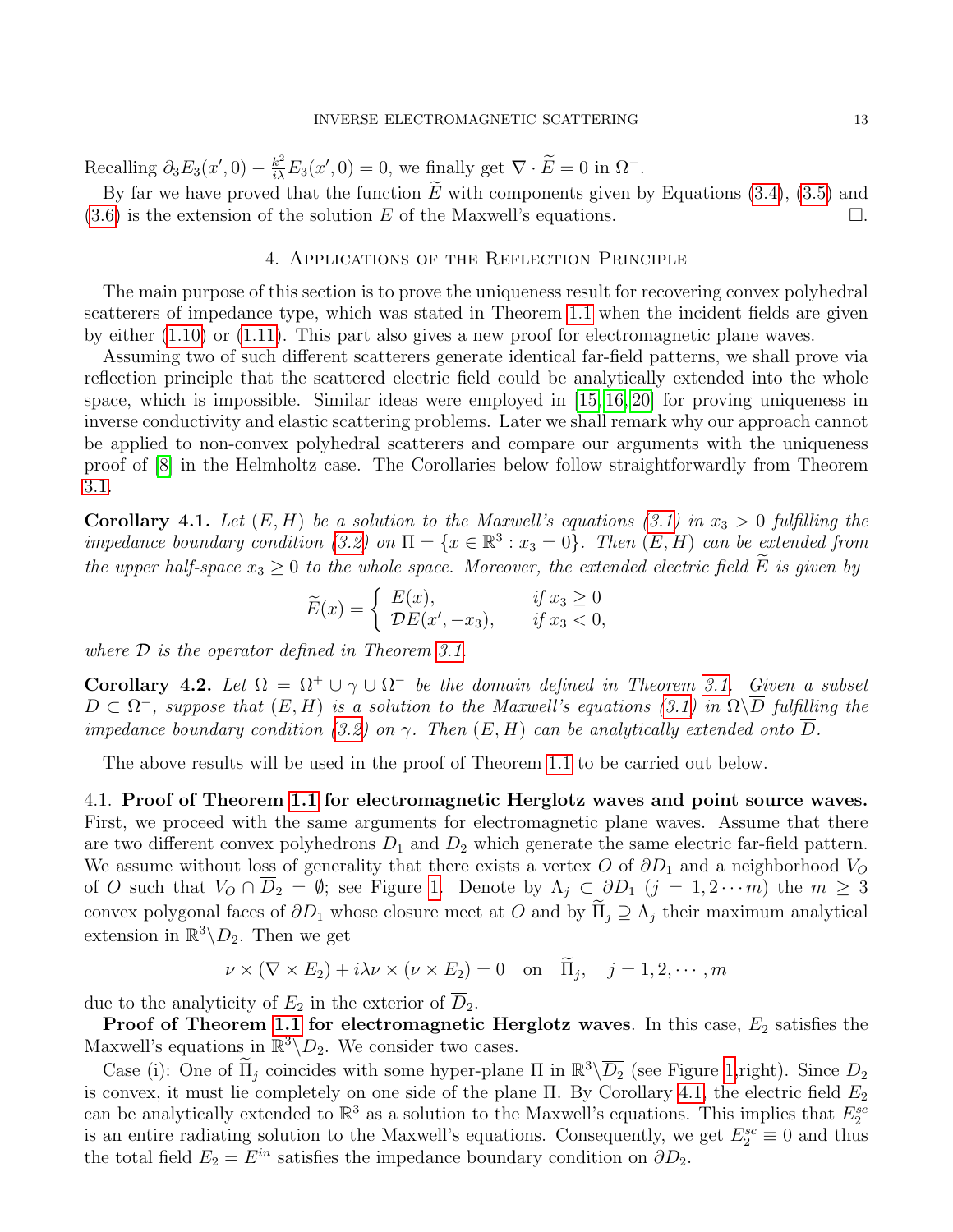

<span id="page-13-0"></span>FIGURE 1. Illustration of two different convex polyhedral scatterers. Left:  $D_2$  is a cube and  $D_1$  is the interior of  $\overline{D_2 \cup G}$ , where G denotes the gap domain between  $D_1$ and  $D_2$ . There are four faces of  $D_1$  around the vertex O, none of them extends to an entire plane in  $\mathbb{R}^3\backslash\overline{D}_2$ . Right:  $D_1$  and  $D_2$  are both cubes. There are three faces of  $D_1$  around the vertex O, only one of them can be extended to an entire plane in  $\mathbb{R}^3\backslash\overline{D}_2.$ 

Case (ii): None of  $\tilde{\Pi}_j$  coincides with an entire hyper-plane in  $\mathbb{R}^3 \setminus \overline{D_2}$  (see Figure [1,](#page-13-0) left). Denote by  $\Pi_j \supset \widetilde{\Pi}_j$  the hyper-plane in  $\mathbb{R}^3$  containing  $\Lambda_j$ . We shall prove via reflection principle that  $E_2$ satisfies the impedance boundary condition on each  $\Pi_j$ , which again leads to the relation  $E_2 = E^{in}$ by repeating the same arguments in case (i). Without loss of generality we take  $j = 1$  and consider the plane  $\Pi_1 \supset \Pi_1 \supset \Lambda_1$ . Recall that  $\Lambda_1 \subset \partial D_1$  is a convex polygonal face and that the total field  $E_2$  is analytic near the corner O of  $\partial\Lambda_1$ . It suffices to prove that  $E_2$  is analytic on  $\partial\Lambda_1$ . Let  $O_1 \in \partial \Lambda_1$  be a neighboring corner of O, which is also a vertex of  $D_2$ . By the convexity of  $D_2$ , there exists at least one face  $\Lambda_{j'}$  with  $j' \neq 1$  such that the finite line segment  $OO_1$  lies completely on one side of the hyper-plane  $\Pi_{j'}$  and the projection of  $OO_1$  onto  $\Pi_{j'}$ , which we denote by L, is a subset of  $\Pi_{j'} (\subset \Pi_{j'})$ . We refer to Figure [2](#page-14-1) for an illustration of the proof in two dimensions. Since  $D_2$ does not intersect with  $\widetilde{\Pi}_{j'}$ , one can always find a symmetric domain  $\Omega \subset \mathbb{R}^3 \setminus \overline{D}_2$  with respect to  $\Pi_j$ such that  $OO_1 \subset \overline{\Omega}$  and  $L \subset (\Omega \cap \Pi_{j'})$ . Recall that  $E_2$  fulfills the impedance boundary condition on  $\Pi_{j'}$ . Now applying Corollary [4.2](#page-12-2) with  $D = OO_1$  to  $E_2$ , we find that  $E_2$  must be analytic on  $\overline{OO}_1$ , and in particular,  $E_2$  is analytic near  $O_1$ . Here we have used the fact that the reflection of  $\overline{OO_1}$  with respect to  $\Pi_{j'}$  lies completely in  $\mathbb{R}^3\backslash\overline{D}_2$  and  $E_2$  is real-analytic in  $\mathbb{R}^3\backslash\overline{D}_2$ . Analogously, one can prove the analyticity of  $E_2$  at another neighboring corner point  $O_2$  to  $O \in \partial \Lambda_1$  and also the analyticity on the line segment  $OO_2 \subset \partial \Lambda_1$ . Applying the same arguments to  $O_1$  and  $O_2$  in place of O, we can conclude that  $E_2$  is analytic on the closure of  $\Lambda_1$ . This implies that  $E_2$  satisfies the impedance boundary condition on the entire plane  $\Pi_1 \supset \widetilde{\Pi}_1$  and thus  $E_2 = E^{in}$  in  $\mathbb{R}^3$ . To continue the proof, we recall from cases (i) and (ii) that  $E^{sc} \equiv 0$  and the incident field  $E^{in}$  satisfies the following boundary value problem in  $D_2$ 

$$
\nabla \times (\nabla \times E^{in}) - k^2 E^{in} = 0, \text{ in } D_2,
$$
  

$$
\nu \times (\nabla \times E^{in}) + i\lambda \nu \times (\nu \times E^{in}) = 0, \text{ on } \partial D_2.
$$

Taking the inner product with  $\overline{E^{in}}$ , integrating over  $D_2$  and using the integration by parts, we obtain

$$
\int_{D_2} |\nabla \times E^{in}|^2 - k^2 |E^{in}|^2 dx + i\lambda \int_{\partial D_2} |\nu \times E^{in}|^2 ds = 0.
$$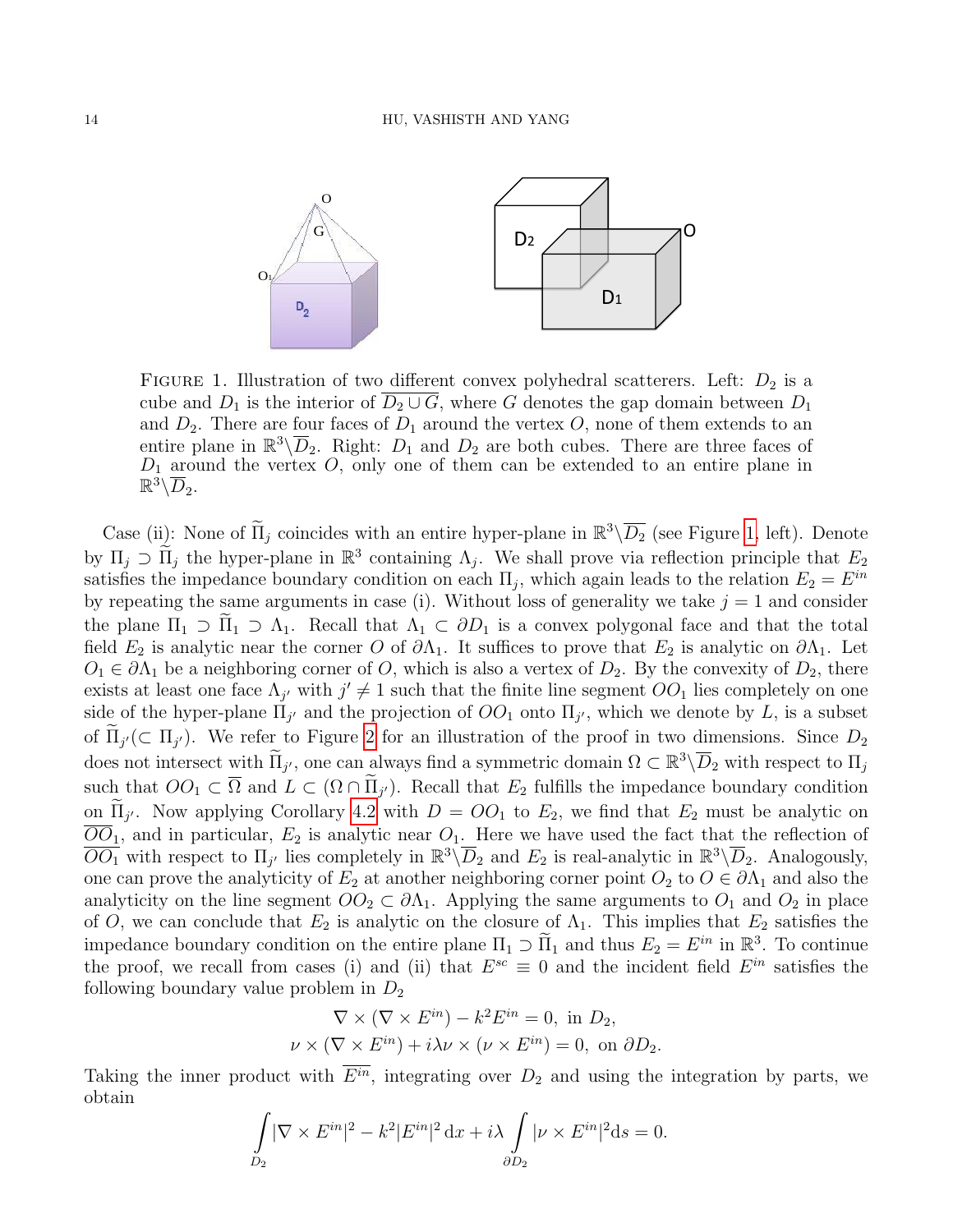

<span id="page-14-1"></span>FIGURE 2. Illustration of two different convex polygonal scatterers:  $D_2$  is a square and  $D_1$  is the interior of  $\overline{D_2 \cup G}$ , where G denotes the gap domain between  $D_1$  and  $D_2$ . There are two sides of  $D_1$  around the corner O, both of them cannot be extended to a straight line in  $\mathbb{R}^2 \backslash \overline{D}_2$ .

Taking the imaginary parts in the above integral gives  $\nu \times E^{in} = 0$  on  $\partial D_2$ , which together with the impedance boundary condition implies further that  $\nu \times (\nabla \times E^{in}) = 0$  on  $\partial D_2$ . Finally, using the analogue of Holmgren's theorem for Maxwell's equations (see e.g., [\[10,](#page-21-0) Theorem 6.5 ]), we get  $E^{in} \equiv 0$ , which is a contradiction. Therefore we have  $D_1 = D_2$ . This proves Theorem [1.1](#page-2-0) for incident fields given by electromagnetic Herglotz waves.

Proof of Theorem [1.1](#page-2-0) for electromagnetic point source waves. Suppose that  $E^{in}$  =  $E^{in}(x, y)$  is an electric point source incited by a magnetic dipole located at  $y \in \mathbb{R}^3 \setminus \overline{D}_j$   $(j = 1, 2)$ . By the previous proof for electromagnetic Herglotz waves, one can always find  $m \geq 3$  entire planes  $\Pi_i$   $(j = 1, 2, \dots, m)$  meeting at the vertex  $O \in \partial D_1$  such that  $E_2$  fulfills the impedance boundary condition on  $\Pi_j$ ,  $j = 1, 2, \dots, m$ . Further, for each  $j = 1, 2, \dots, m$ ,  $\Pi_j$  does not pass through the source position y, and the convex polyhedron  $D_2$  lies in one side of  $\Pi_j$ . Repeating the same arguments in case (ii) of the proof for plane waves, one can prove that  $E_2$  is analytic on the closure of each face of  $D_2$ . In particular,  $E_2$  fulfills the impedance boundary condition on the entire plane  $\Pi$ <sup>Λ</sup> which extends a face Λ of  $\partial D_2$ . By the arbitrariness of Λ, we can always find a face  $Λ' ⊂ \partial D_2$ such that the reflection of y with respect to  $\Pi_{\Lambda'}$  belongs to  $\mathbb{R}^3\backslash\overline{D}_2$ . By the reflection principle (see Corollary [4.2\)](#page-12-2),  $E_2$  must be analytic at y, which is a contradiction to the singularity of  $E_2$  at the source position.

<span id="page-14-0"></span>4.2. Remarks and Corollaries. Below we present several remarks concerning the proof of Theorem [1.1.](#page-2-0)

**Remark 4.3.** (i) Using the reflection principle for the Helmholtz equation (see Theorem [3.1](#page-5-0) or [\[8\]](#page-21-7)), the idea in the proof of Theorem [1.1](#page-2-0) can be used to prove unique determination of a convex polyhedral or polygonal scatterer of acoustically impedance-type with a single incoming wave; see Figure [2](#page-14-1) for an illustration of the uniqueness proof in two dimensions. This improves the result of [\[8\]](#page-21-7) where two incident directions were used in 2D. (ii) For non-convex polyhedral scatterers, one cannot find a vertex O around which the total field is analytic under the assumption  $(1.12)$ . Hence, our uniqueness proof to inverse electromagnetic scattering does not apply to non-convex polyhedrons of impedance type. However, this might be possible if one can establish a reflection principe by removing the geometrical assumption of  $\Omega$  made in Theorem [3.1](#page-5-0) (see e.g. [\[15\]](#page-21-10) in the elastic case).

As a consequence of the proof of Theorem [1.1](#page-2-0) we have the following corollaries. In particular, the 'singularity' of  $E^{sc}$  at vertices motivates us to design a data-driven scheme (see Section [5](#page-16-0) below)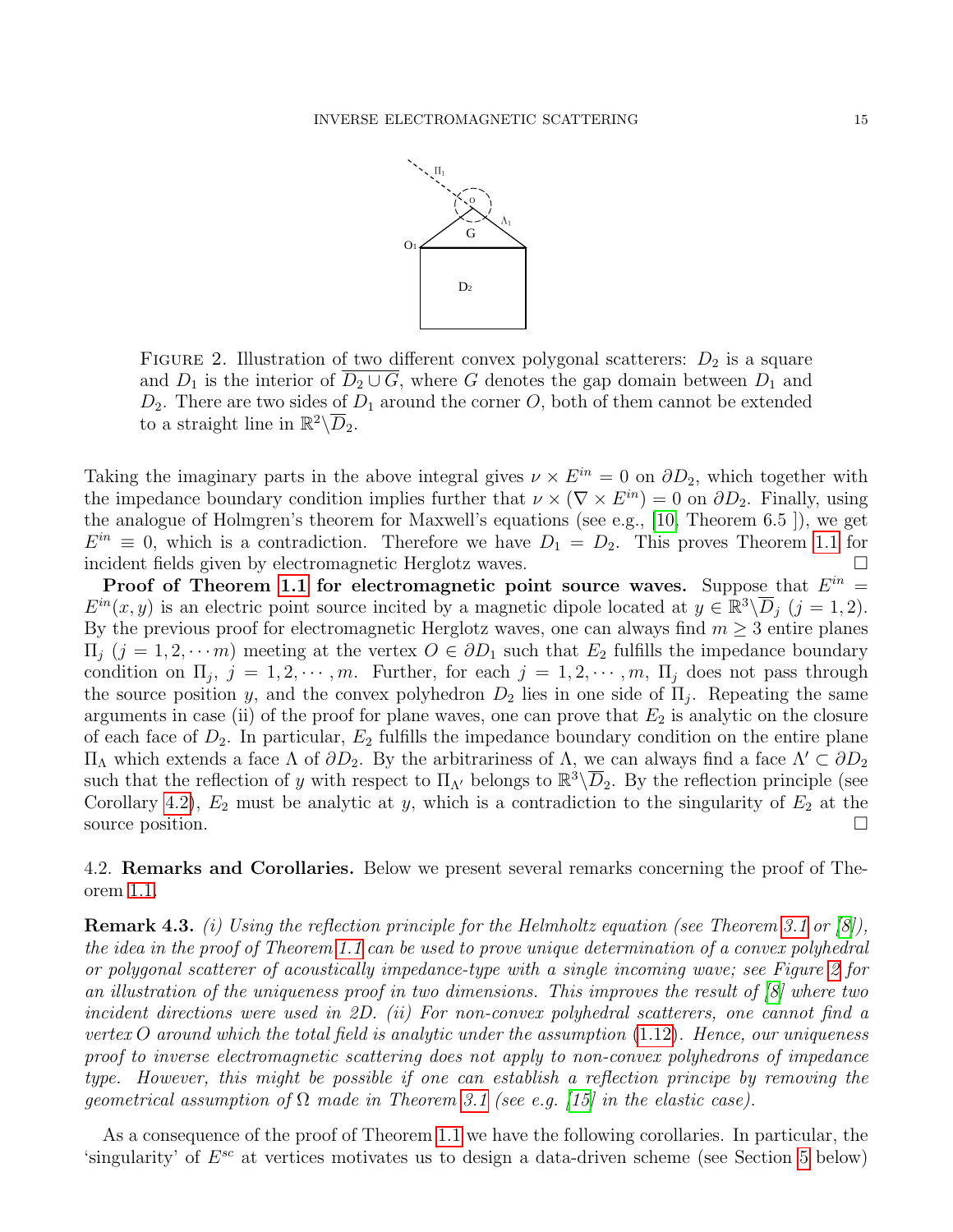### 16 HU, VASHISTH AND YANG

to locate all vertices of  $D$  so that the position and shape of  $D$  can be recovered from a single measurement data.

<span id="page-15-1"></span>**Corollary 4.4.** Let  $D \subset \mathbb{R}^3$  be a convex polyhedron and let  $E = E^{in} + E^{sc}$  be the solution to Equations [\(1.2\)](#page-0-1)-[\(1.5\)](#page-0-2). Then E cannot be analytically extended from  $\mathbb{R}^3\backslash\overline{D}$  to the interior of D across a vertex of ∂D, or equivalently, E cannot be analytic on the vertices of D.

<span id="page-15-0"></span>**Corollary 4.5.** Let D be a perfectly conduction polyhedron such that  $\mathbb{R}^3 \backslash \overline{D}$  is connected. Suppose that  $E = E^{in} + E^{sc}$  is a solution to Equations [\(1.2\)](#page-0-1)-[\(1.4\)](#page-0-3) with the boundary condition  $\nu \times E = 0$  on  $\partial D$ . If  $E^{in}$  is an incident Herglotz wave, we suppose additionally that  $k^2$  is not the eigenvalue of the operator  $\nabla \times \nabla \times$  over D with the boundary condition of vanishing tangential components on  $\partial D$ . Then  $\partial D$  can be uniquely determined by a single electric far-field pattern  $E^{\infty}$  over all observation directions. Moreover, E cannot be analytically extended from  $\mathbb{R}^3 \backslash \overline{D}$  to the interior of D across a vertex of ∂D.

*Proof.* Let  $E^{in}$  be an incident plane wave with the incident direction  $d \in \mathbb{S}^2$  and polarization direction  $p \in \mathbb{S}^2$ . Suppose that two perfect polyhedral conductors  $D_1$  and  $D_2$  generate identical electric far-field patterns but  $D_1 \neq D_2$ . Combining the path arguments of [\[29\]](#page-21-6) and the uniqueness proof in Theorem [1.1](#page-2-0) for incoming waves given by electromagnetic Herglotz waves, one can always find a perfectly conducting hyperplane  $\Pi \subset \mathbb{R}^3$  such that  $D_j$   $(j = 1 \text{ or } j = 2)$  lies completely on one side of Π. In fact, such a plane Π can be found by applying the 'point-to-point' reflection principle with the perfectly conducting boundary condition. This implies that the total electric field  $E$  can be analytically extended into the whole space, leading to  $E^{sc} \equiv 0$  in  $\mathbb{R}^3$  and thus  $\nu \times E^{in} = 0$  on  $\partial D_j$ . Hence, we get  $\nu \times p = 0$  for any normal direction on  $\partial D$ , which is impossible.

If  $E^{in}$  is an electric Herglotz function, by the assumption of  $k^2$  one can also get the vanishing of  $E^{in}$ . In the case that  $E^{in} = E^{in}(x, y)$  is an electric point source wave emitting from the source position  $y \in \mathbb{R}^3 \backslash \overline{D}_j$ , one can prove that  $E_2$  satisfies the Dirichlet boundary condition on the entire plane which extends a face of  $D_2$ ; see the previous section in the impedance case. Using the "pointto-point" reflection principle together with the path argument, this could lead to the analyticity of  $E_2$  at  $x = y$ , which is a contradiction to the singularity of  $E_2$  at the source position; see [\[19\]](#page-21-23) in the acoustic case.

The impossibility of analytical extension across a vertex can by proved analogously.  $\Box$ 

Note that the perfectly conducting polyhedron in Corollary [4.5](#page-15-0) is allowed to be non-convex, but cannot contain two-dimensional screens on its closure. The incident wave appearing in Corollaries [4.4](#page-15-1) and [4.5](#page-15-0) can be a plane wave, Herglotz wave function or a point source wave.

4.3. Green's tensor to the Maxwell's equations in a half space with the impedance boundary condition. As another application of the reflection principle, we derive the Green's tensor  $G_I(x,y) \in \mathbb{C}^{3\times 3}$  for the Maxwell's equations in the half space  $\mathbb{R}^3_+ := \{x : x_3 > 0\}$  with the impedance boundary condition enforcing on  $\Pi := \{x : x_3 = 0\}$ , that is, for any constant vector  $\vec{a} \in \mathbb{R}^3$ ,

(4.1) 
$$
\nabla \times (\nabla \times G_I(x, y)\vec{a}) - k^2 G_I(x, y)\vec{a} = \delta(x - y)\vec{a}, \qquad \text{in } x_3 > 0,
$$

$$
\nu \times (\nabla \times G_I(x, y)\vec{a}) + i\lambda \nu \times (\nu \times G_I(x, y)\vec{a}) = 0, \quad \text{on } x_3 = 0.
$$

For this purpose, we need the free-space Green's tensor given by

$$
G(x, y) := \Phi(x, y)\mathbf{I} + \frac{1}{k^2} \nabla_y \nabla_y \Phi(x, y), \quad x \neq y,
$$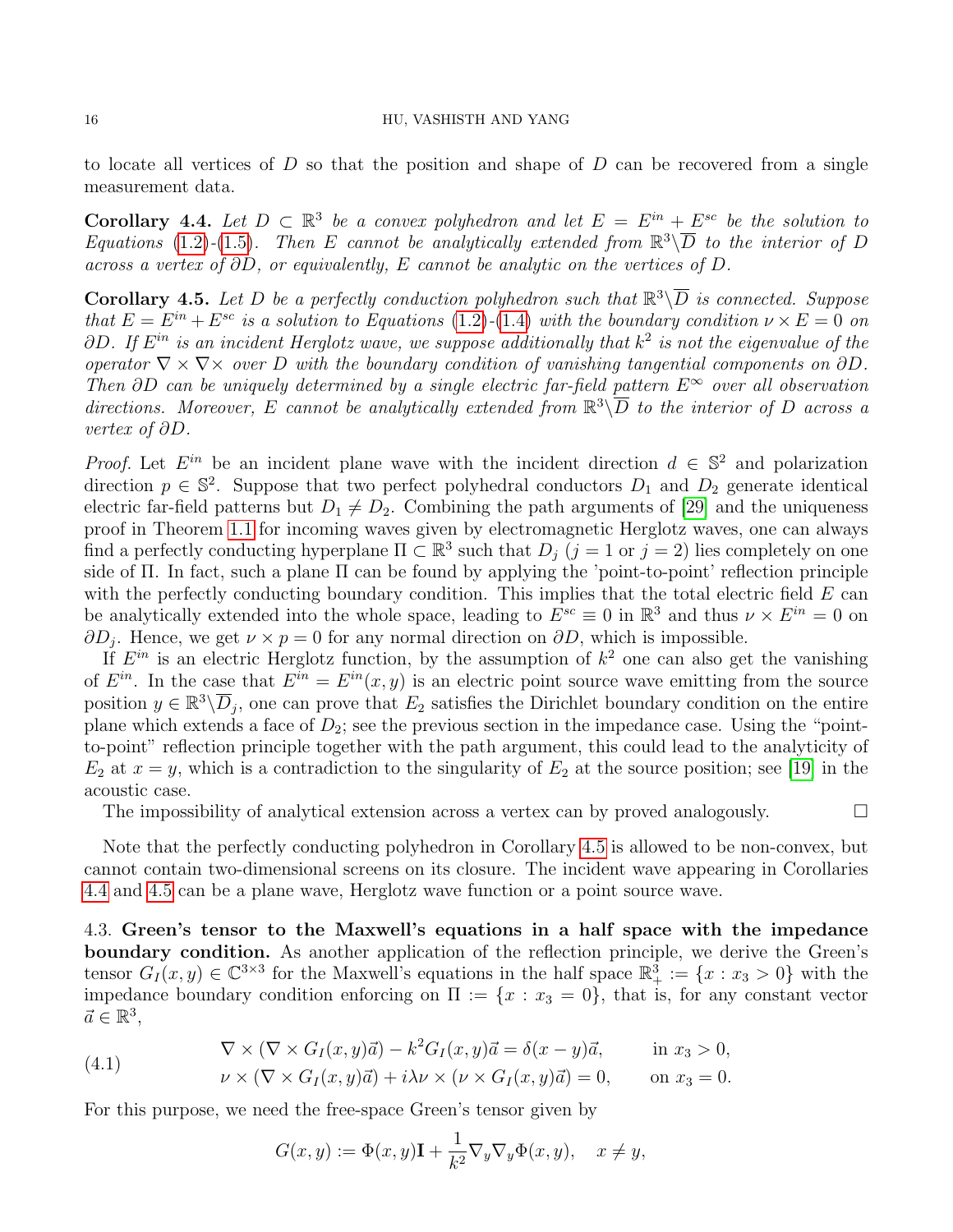where I is the 3 × 3 identity matrix and  $\nabla_y \nabla_y \Phi(x, y)$  is the Hessian matrix for  $\Phi$  defined by

$$
(\nabla_y \nabla_y \Phi(x, y))_{l,m} = \frac{\partial^2 \Phi(x, y)}{\partial_{y_l} \partial_{y_m}}, \quad 1 \le l, m \le 3, \quad y = (y_1, y_2, y_3) \in \mathbb{R}^3.
$$

Note that here  $\Phi(x, y) := \frac{1}{4\pi}$  $e^{ik|x-y|}$  $\frac{dx|x-y|}{|x-y|}$  is the fundamental solution to Helmholtz equation in three dimension.

Following the arguments from [\[15,](#page-21-10) Corollary 2.2]), we can prove

**Lemma 4.6.** Denote by R<sub>II</sub> the reflection with respect to the plane II and by  $\mathcal{D}_x$  the action with respect to x, of the operator  $\mathcal{D} := (\mathcal{D}_1, \mathcal{D}_2, \mathcal{D}_3)$  defined in [\(3.5\)](#page-5-3) and [\(3.6\)](#page-5-3). Then the impedance Green's tensor  $G_I(x, y)$  can be represented as

$$
G_I(x,y) = G(x,y) + \mathcal{D}_x G(R_\Pi x, y), \ x \neq y, \quad x, y \in \mathbb{R}^3_+.
$$

Here the action of  $\mathcal{D}_x$  on the tensor G is understood column-wisely.

## 5. A data-driven imaging scheme

<span id="page-16-0"></span>The aim of this section is to establish a data-driven inversion scheme for imaging arbitrarily convex-polyhedral scatterers. Motivated by the one-wave factorization method in inverse elastic scattering [\[15\]](#page-21-10), we shall propose a domain-defined indicator functional to characterize an inclusion relationship between a test domain and our target; see also [\[18\]](#page-21-12) in the acoustic case. Being different from other domain-defined sampling approaches ( [\[24,](#page-21-15) [25,](#page-21-16) [31–](#page-22-0)[33\]](#page-22-2)) arising from inverse scattering, our scheme will be interpreted as a data-driven method, because it relies on measurement data corresponding to a priori given test domains. In this paper, we shall take for simplicity perfectly conducting balls with different centers and radii as test domains. Similar techniques were used in the Extended Linear Sampling Method [\[30\]](#page-21-20) for extracting information of a sound-soft obstacle from a single far-field pattern.

Consider the scattering of an incident plane wave  $E^{in} = ik (d \times p) \times de^{ikx \cdot d}$  by a ball  $B_h(z) :=$  ${x \in \mathbb{R}^3 : |x - z| < h}$  with  $h > 0, z \in \mathbb{R}^3$ , where  $d \in \mathbb{S}^2$  is the incident direction and  $p \in \mathbb{R}^3$  is a polarization vector. Then the total field  $E = E^{in} + E^{sc}$  satisfies

<span id="page-16-1"></span>(5.1) 
$$
\begin{cases} \nabla \times (\nabla \times E) - k^2 E = 0 & \text{in} \quad |x - z| > h, \\ (\nu \times E) \times \nu = 0 & \text{on} \quad |x - z| = h, \\ \lim_{|x| \to \infty} (E^{sc} \times \hat{x} + \frac{1}{ik} \nabla \times E^{sc}) |x| = 0, \quad \hat{x} = \frac{x}{r}. \end{cases}
$$

It is well known that [\(5.1\)](#page-16-1) has a series solution  $E(\hat{x}; d, p, h, z)$  for a given  $E^{in}(x; d, p)$  ([\[35\]](#page-22-4)). For notational convenience we will omit the dependence of solutions on d, n and k (all of them are notational convenience we will omit the dependance of solutions on  $d$ ,  $p$  and  $k$  (all of them are fixed in our arguments) and only indicate the dependance on the center  $z \in \mathbb{R}^3$  and radius  $h > 0$ of the ball  $B_h(z)$ . Denote by  $E^{\infty}(\hat{x}; h, z)$  the electric far-field pattern of the scattered electric field<br> $F^{sc}$ . We expand  $F^{\infty}(\hat{x}; h, z)$  into a series by using vector spherical harmonics. For any orthonormal  $E^{sc}$ . We expand  $E^{\infty}(\hat{x}; h, z)$  into a series by using vector spherical harmonics. For any orthonormal<br>system  $V^{m}$ ,  $m = -n$ , as a spherical harmonics of order  $n > 0$ , the tangential fields defined on system  $Y_n^m$ ,  $m = -n, \ldots, n$  of spherical harmonics of order  $n > 0$ , the tangential fields defined on the unit sphere

$$
U^m_n\left(\widehat{x}\right):=\frac{1}{\sqrt{n\left(n+1\right)}}\operatorname{Grad} Y^m_n(\widehat{x});\ \ \, V^m_n(\widehat{x}):=\widehat{x}\times U^m_n(\widehat{x})
$$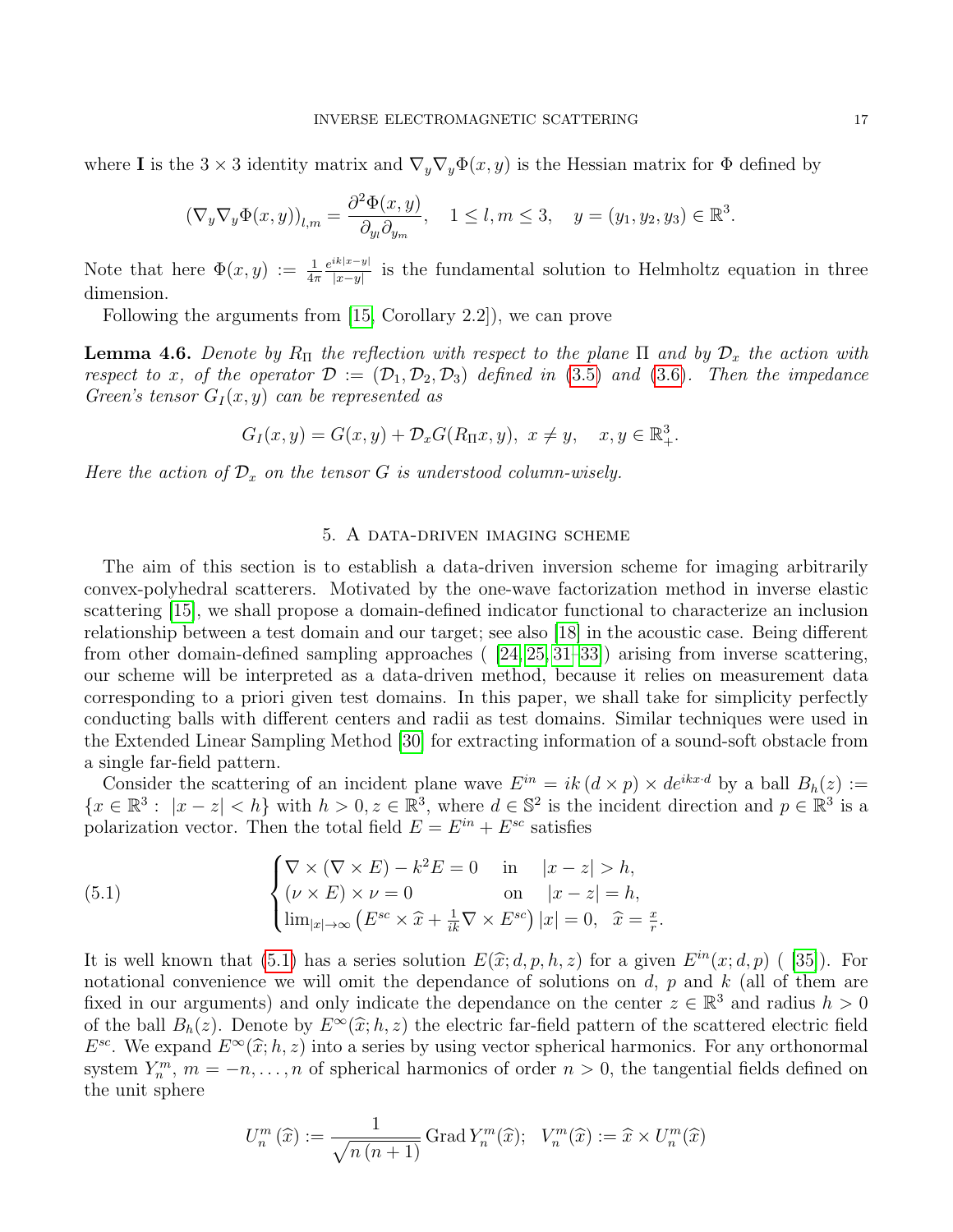are called vector spherical harmonics of order  $n$ . By coordinate translation, it is easy to check that  $E^{\infty}$  can be expanded into the convergent series ([\[11,](#page-21-24)35])

<span id="page-17-0"></span>(5.2) 
$$
E^{\infty}(\widehat{x};h,z)e^{ikz\cdot\widehat{x}} = 4\pi \sum_{n=1}^{\infty} \sum_{m=-n}^{n} \left(u_n^{(h)}\left[\overline{U_n^m}(\widehat{x}) \cdot p\right]U_n^m + v_n^{(h)}\left[\overline{V_n^m} \cdot p\right]V_n^m\right)
$$

where

$$
u_n^{(h)} := \frac{\psi_n'(kh)}{(\zeta_n^{(1)})'(kh)} \in \mathbb{C}, \quad v_n^{(h)} := -\frac{\psi(kh)}{\zeta_n^{(1)}(kh)} \in \mathbb{C},
$$

with  $\psi_n(t) := t j_n(t)$  and  $\zeta_n^{(1)}(t) := t h_n^{(1)}(t)$ . Here  $j_n$  is the spherical Bessel function of order n and  $h_n^{(1)}$  is the spherical Hankel function of first kind of order n. Denote the far-field operator  $F^{(z,h)}: T(\mathbb{S}^2) \mapsto \overline{T(\mathbb{S}^2)}$  by

(5.3) 
$$
\left(F^{(z,h)}g\right)(\widehat{x}):=\int\limits_{\mathbb{S}^2}E^{\infty}(\widehat{x},d,g(d),h,z)\mathrm{d}s(d)
$$

where  $T(\mathbb{S}^2) := \{g \in L^2(\mathbb{S}^2)^3 : g(\hat{x}) \cdot \hat{x} = 0 \text{ for all } \hat{x} \in \mathbb{S}^2\}$  denotes the tangential space defined on  $\mathbb{S}^2$ . The expression (5.2) shows that  $F^{(z,h)}$  is diagonal in the basis  $\mathbb{S}^2$ . The expression [\(5.2\)](#page-17-0) shows that  $F^{(z,h)}$  is diagonal in the basis

$$
\widetilde{U}_{m,n}^{(z)}(\widehat{x}) := e^{-ikz \cdot \widehat{x}} U_n^m(\widehat{x}), \quad \widetilde{V}_{m,n}^{(z)}(\widehat{x}) := e^{-ikz \cdot \widehat{x}} V_n^m(\widehat{x}).
$$

It can be verified that  $(4\pi u_n^{(h)}, 4\pi v_n^{(h)})$  and  $(\widetilde{U}_{m,n}^{(z)}, \widetilde{V}_{m,n}^{(z)})$  are eigenvalues and the associated eigenvectors of  $F^{(z,h)}$ . Note that the eigenvalues depend on the radius h only and the eigenfunctions depend on the location z only. We refer to [\[11\]](#page-21-24) for detailed analysis when the ball is located at the origin. The general case can be easily justified via coordinate translation.

To proceed, we suppose that  $w^{\infty} \in T(\mathbb{S}^2)$  is the electric field pattern of some radiating electric field  $w^{sc}$  in  $|x| > b$  for some  $b > 0$  sufficiently large. Introduce the function

<span id="page-17-1"></span>(5.4) 
$$
I_{w^{\infty}}(z,h) := \frac{1}{4\pi} \sum_{n=0}^{\infty} \sum_{m=-n}^{n} \left( \frac{|\langle w^{\infty}, \widetilde{U}_{m,n}^{(z)} \rangle|^{2}}{|u_{n}^{(h)}|} + \frac{|\langle w^{\infty}, V_{m,n}^{(z)} \rangle|^{2}}{|v_{n}^{(h)}|} \right),
$$

where  $z \in \mathbb{R}^3$  and  $h > 0$  will be referred to as sampling variables in this paper. Equation [\(5.4\)](#page-17-1) can be regarded as a functional defined on the test domain  $B<sub>h</sub>(z)$ . If the above series is convergent, we shall prove below that the radiated electric field  $w^{sc}$  can be analytically extended at least to the exterior of the test domain  $B_h(z)$ . For simplicity we still denote by  $w^{sc}$  the extended solution.

<span id="page-17-2"></span>**Lemma 5.1.** Suppose that  $k^2$  is not the Dirichlet eigenvalue (that is, the tangential component of the electric field vanishes) of the operator curlcurl over the ball  $B_h(z)$ . We have  $I_{w^\infty}(z, h) < \infty$  if and only if  $w^{\infty}$  is the far-field pattern of the radiating field  $w^{sc}$  which satisfies

(5.5) 
$$
\nabla \times (\nabla \times w^{sc}) - k^2 w^{sc} = 0 \quad in \ |x - z| > h, \quad \nu \times w^{sc} \times \nu \in H^{-1/2}_{\text{curl}}(\partial B_h(z)).
$$

Here  $H^{-1/2}_{\text{curl}}(\partial D)$  denotes the trace space of

<span id="page-17-3"></span>
$$
H(\text{curl}, \mathcal{D}) = \{ \phi \in (L^{2}(D))^{3} : \nabla \times \phi \in (L^{2}(D))^{3} \}
$$

of a bounded Lipschitz domain  $D \subset \mathbb{R}^3$ , given by

$$
H_{\text{curl}}^{-1/2}(\partial D) := \left\{ u \in \left( H^{-1/2}(\partial D) \right)^3 : \ \nu \cdot u = 0, \nabla \times u \in \left( H^{-1/2}(\partial D) \right)^3 \text{ on } \partial D \right\}.
$$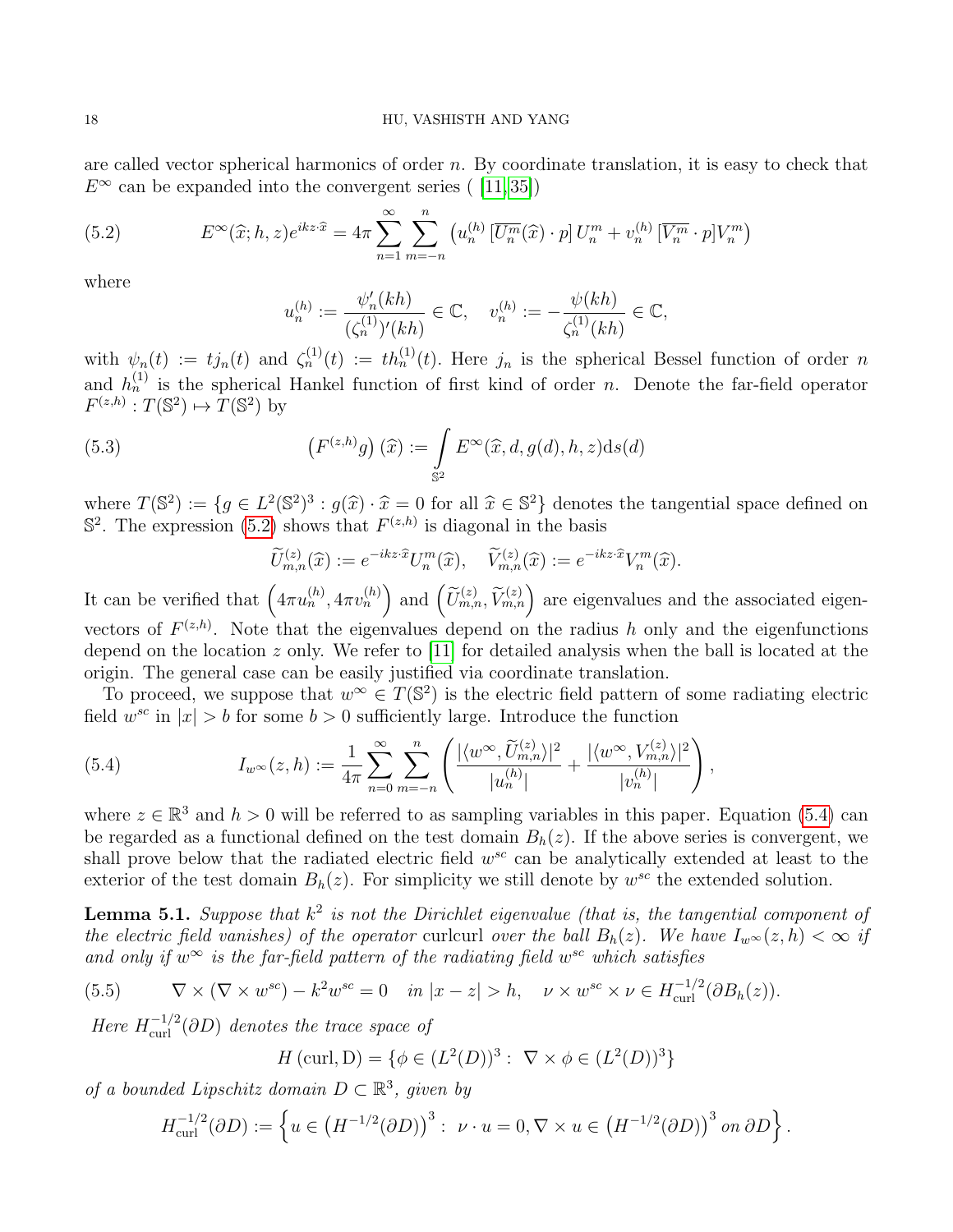*Proof.* Without loss of generality we may assume that  $B_h(z)$  is located at the origin, so that  $\widetilde{U}_{m,n}^{(z)} =$  $U_n^m$  and  $\widetilde{V}_{m,n}^{(z)} = V_n^m$ . Since the assumption on the wavenumber k ensures that (see [\[37,](#page-22-5) Chapter 5] for related discussions)

$$
j_n(t) \neq 0
$$
 and  $j_n(t) + t j'_n(t) \neq 0$  for  $t = kh$ ,  $n = 1, 2 \cdots$ ,

we have  $|u_n^{(h)}| \neq 0$  and  $|v_n^{(h)}| \neq 0$  for all n. By [\[10,](#page-21-0) Equation 6.73]) it follows that  $w^{sc}$  can be expressed as

$$
w^{sc}(x) = \sum_{n=1}^{\infty} \frac{1}{n(n+1)} \sum_{m=-n}^{n} \left[ a_n^m q_n^m(x) + b_n^m \nabla \times q_n^m(x) \right] \text{ in } |x| > b,
$$

with the coefficients  $a_n^m, b_n^m \in \mathbb{C}$  and  $q_n^m(x) := \nabla \times \{x h_n^{(1)}(k|x|) Y_n^m(\hat{x})\}$ . Correspondingly, the far-field pattern  $w^{\infty}$  is given by (see Equation (6.74) on page 219 in [\[10\]](#page-21-0)):

$$
w^{\infty}(\widehat{x}) = \frac{i}{k} \sum_{n=1}^{\infty} \frac{1}{i^{n+1}} \sum_{m=-n}^{n} \left( ikb_n^m U_n^m(\widehat{x}) - a_n^m V_n^m(\widehat{x}) \right).
$$

Inserting the above expression into [\(5.4\)](#page-17-1), we get

<span id="page-18-0"></span>(5.6) 
$$
I_{w^{\infty}}(o,h) = \frac{1}{4\pi} \sum_{n=1}^{\infty} \sum_{m=-n}^{n} \left( \frac{|b_{n}^{m}|^{2}}{|u_{n}^{(h)}|} + \frac{|a_{n}^{m}|^{2}}{|v_{n}^{(h)}|} \right), \quad o = (0,0,0).
$$

To analyze the convergence of the above series, we need the asymptotic behavior of  $u_n^{(h)}$  and  $v_n^{(h)}$  as  $n \to +\infty$ . Using the asymptotics of special functions for large orders, it is easy to observe that

$$
\frac{1}{|u_n^{(h)}|} = \left| \frac{\left(\zeta_n^{(1)}\right)'}{\psi_n'} \right| = \left| \frac{\left(th_n^{(1)}(t)\right)'}{\left(tj_n(t)\right)'} \right|_{t=kh} \sim \left| \frac{\left(h_n^{(1)}\right)'(kh)}{j_n'(kh)} \right| \sim \frac{C_1}{|n|} \left| \left(h_n^{(1)}\right)'(kh) \right|^2,
$$
\n
$$
\frac{1}{|v_n^{(h)}|} = \left| \frac{\zeta_n^{(1)}(kh)}{\psi_n(kh)} \right| = \left| \frac{h_n^{(1)}(kh)}{j_n(kh)} \right| \sim C_2 |n| |h_n^{(1)}(kh)|^2,
$$

as  $n \to \infty$ , where  $C_1, C_2 \in \mathbb{C}$  are fixed constants. Thus it follows from [\(5.6\)](#page-18-0) that

<span id="page-18-1"></span>(5.7) 
$$
I_{w^{\infty}}(o,h) \sim \sum_{n=1}^{\infty} \sum_{m=-n}^{n} \left( \frac{C_1 |b_n^m|^2 |h_n^{(1)}(kh)|^2}{|n|} + C_2 |a_n^m|^2 |n| |h_n^{(1)}(kh)|^2 \right)
$$

On the other hand, it is seen from the expression of  $w^{sc}$  that on  $|x|=h$ ,

$$
(\widehat{x} \times w^{sc} \times \widehat{x}) = \sum_{n=1}^{\infty} \sum_{m=-n}^{n} \left\{ \frac{b_n^m}{h} \left( th_n^{(1)}(t) \right)' \Big|_{t=kh} U_n^m(\widehat{x}) - a_n^m h_n^{(1)}(kh) V_n^m(\widehat{x}) \right\}.
$$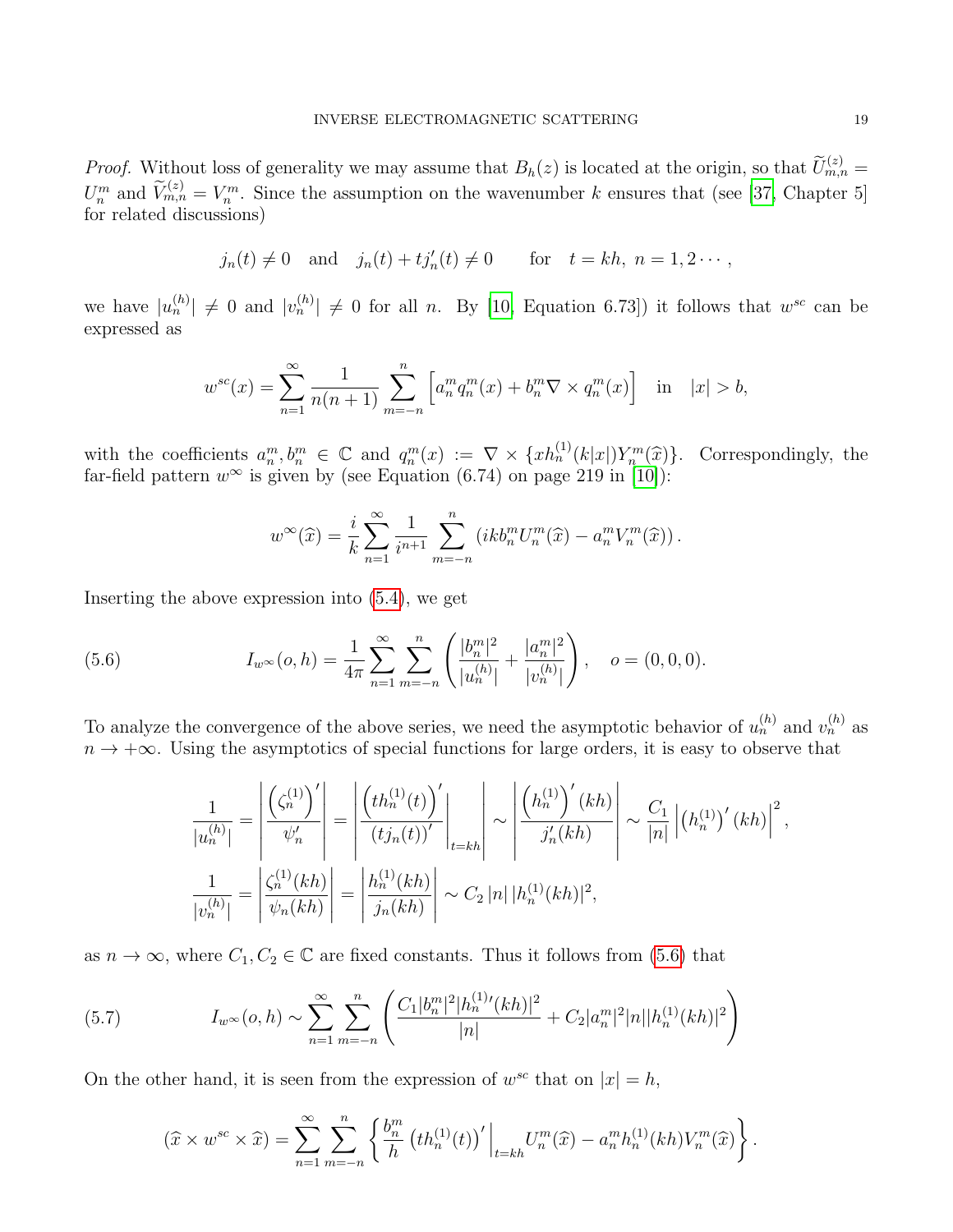By definition of the  $H^{-1/2}_{\text{curl}}(\partial B_h(z))$  norm (see e.g. [\[37,](#page-22-5) Chapter 5] and [\[35,](#page-22-4) Chapter 9.3.3]) we obtain

$$
\|\hat{x} \times w^{sc} \times \hat{x}\|_{H_{\text{curl}}^{-1/2}(\partial B_h(z))}
$$
\n
$$
= \sum_{n=1}^{\infty} \sum_{m=-n}^{n} \left( \frac{1}{\sqrt{n(n+1)}} \frac{|b_n^m|^2}{|h|^2} \left[ \left( th_n^{(1)}(t) \right)' \Big|_{t=kh} \right]^2 + \sqrt{n(n+1)} |a_n^m|^2 |h_n^{(1)}(kh)|^2 \right)
$$
\n(5.8)\n
$$
\sim \sum_{n=1}^{\infty} \sum_{m=-n}^{n} \left( \frac{1}{n} |b_n^m|^2 |h_n^{(1)}(kh)|^2 + n|a_n^m|^2 |h_n^{(1)}(kh)|^2 \right).
$$

<span id="page-19-1"></span>Obviously, [\(5.7\)](#page-18-1) and [\(5.8\)](#page-19-1) have the same convergence. In the same manner, one can prove that [\(5.7\)](#page-18-1) has the same convergence with  $||\nu \times w^{sc}||_{H^{-1/2}_{div}(\partial B_h(z))}$  where

$$
H_{\text{div}}^{-1/2}(\partial D) := \{ u \in \left( H^{-1/2}(\partial D) \right)^3 : \ \nu \cdot u = 0 \text{ on } \partial D \text{ and } (Div \, u) \in H^{-1/2}(\partial D) \}.
$$

Using the relation

$$
||\nu \times w^{sc}||_{L^2(\partial B_h(z))} + ||\nu \times w^{sc} \times \nu||_{L^2(\partial B_h(z))}
$$
  
\n
$$
\leq C \left( ||\nu \times w^{sc}||_{H_{\text{div}}^{-1/2}(\partial B_h(z))} + ||\nu \times w^{sc} \times \nu||_{H_{\text{curl}}^{-1/2}(\partial B_h(z))} \right)
$$

,

we conclude that the tangential components of  $w^{sc}$  on  $\partial B_h(z)$  are convergent in the  $L^2$ -sense, if  $I_{w^{\infty}}(o, h) < \infty$ . This together with [\[10,](#page-21-0) Theorem 6.27] implies that  $w^{sc}$  is a solution to the Maxwell's equations in  $|x| > h$ . The proof of Lemma [5.1](#page-17-2) is thus complete.

Combining Lemma [5.1](#page-17-2) and Corollary [4.4,](#page-15-1) we may characterize an inclusion relation between D and  $B_h(z)$  through the measurement data  $E^{\infty}$  of our target and the spectra of the far-field operator  $F^{(z,h)}$  corresponding to the test ball.

<span id="page-19-0"></span>**Theorem 5.2.** Let  $E^{\infty}$  be the electric far-field pattern of a convex-polyhedral scatterer D with a constant impedance coefficient. Suppose that  $k^2$  is not the Dirichlet eigenvalue of the operator curlcurl over the ball  $B_h(z)$ . It holds that

 $I_{E^{\infty}}(z, h) < \infty$  if and only if  $D \subset \overline{B_z(h)}$ .

Hence we have

$$
D = \bigcap_{I_E \infty}^{(z,h)} B_h(z).
$$

*Proof.* If  $D \subset \overline{B_z(h)}$ , the scattered electric field  $E^{sc}$  is well defined in  $\{x : |x-z| > h\}$  which lies in the exterior of D. Hence,  $E^{sc}$  satisfies [\(5.5\)](#page-17-3) and by Lemma [5.1](#page-17-2) it holds that  $I_{E^{\infty}}(z, h) < \infty$ . On the other hand, suppose that  $I_{E^\infty}(z, h) < \infty$  but the relation  $D \subset \overline{B_z(h)}$  does not hold. Since D is a convex polyhedron, there must exist at least one vertex O of  $\partial D$  such that  $|O - z| > h$ . Again using Lemma [5.1,](#page-17-2) we conclude that  $E^{sc}$  can be extended from  $\mathbb{R}^3\backslash\overline{D}$  to the exterior of  $B_h(z)$ . This implies that  $E^{sc}$  is analytic at O, which contradicts Corollary [4.4.](#page-15-1)

By Theorem [5.2,](#page-19-0) the function  $h \to I_{E^\infty}(z, h)$  for fixed  $|z| = R$  will blow up when  $h \ge \max_{y \in \partial D} |y - y|$ z, indicating a rough location of D with respect to  $z \in \mathbb{R}^3$ . In Table [5](#page-19-0) we describe an inversion procedure for imaging an arbitrary convex-polyhedron D by taking both  $z \in \partial B_R$  and h as sampling variables. The mesh for discretizing  $h \in (0, 2R)$  should be finer than the mesh for  $z \in \partial B_R$ . To avoid the assumption that  $k^2$  is not a Dirichlet eigenvalue of curl curl over  $B_h(z)$ , one may use coated balls by a thin dielectric layer (which can be modeled by the impedance boundary condition) as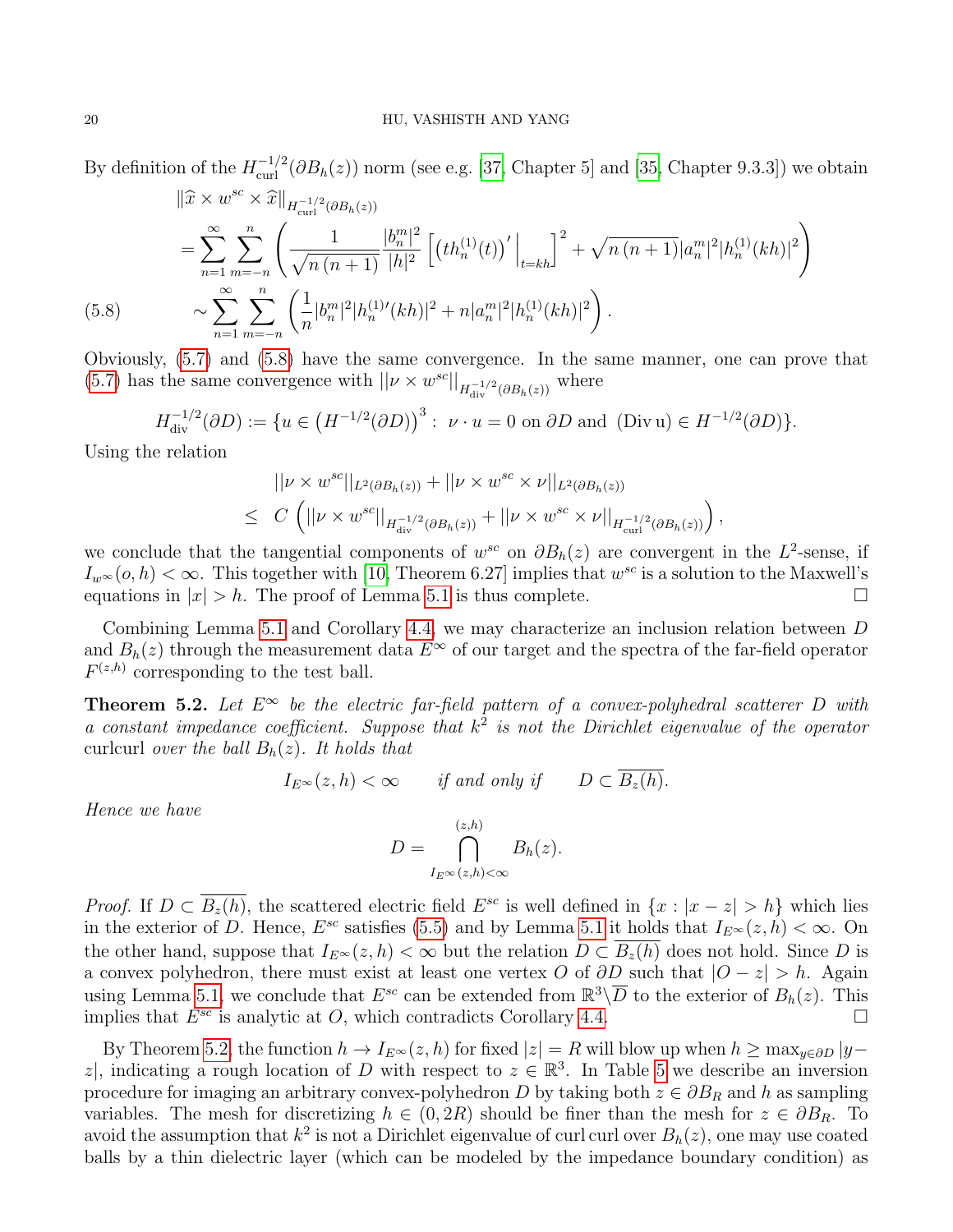Table 1. Data-driven scheme for imaging convex polyhedral scatterers

- Step 1 Collect the measurement data  $E^{\infty}(\hat{x})$  for all  $\hat{x} \in \mathbb{S}^2$  and suppose that  $D \subset B_R := \{x : |x| \leq R\}$  for some large  $R > 0$  $|x| < R$  for some large  $R > 0$ .
- **Step 2** Choose sampling variables  $z_j \in \{x : |x| = R\}$  and  $\overline{h_i \in (0, 2R)}$  to get the spectra of the far-field operator  $F^{(z,h)}$  corresponding to testing balls  $B_{h_j}(z_j) \subset B_R$ .
- Step 3 Calculate the domain-defined indicator function  $I_{E^{\infty}}(z_j, h_i)$  by [\(5.4\)](#page-17-1) with  $w^{\infty} = E^{\infty}$ . In particular, it follows from Theorem [5.2](#page-19-0) that

$$
h_i < \max_{y \in \partial D} |z_j - y| \longrightarrow I_{E^{\infty}}(z_j, h_i) = \infty,
$$
\n
$$
h_i \geq \max_{y \in \partial D} |z_j - y| \longrightarrow I_{E^{\infty}}(z_j, h_i) < \infty.
$$

**Step 4** Image D as the intersection of all test balls  $B_{h_i}(z_j)$  such that  $I_{E^{\infty}}(z_j, h_i) < \infty$ .

test domains in place of our choice of perfectly conducting balls. We refer to [\[11,](#page-21-24) Section 3.1] for a description of the spectra of the far-field operator corresponding to such coated balls centered at the origin. If the impedance coefficient is a positive constant, one can prove that  $k^2$  cannot be an impedance eigenvalue of curl curl over any boundary Lipschitz domain. It should be remarked that the test domains can also be taken as penetrable balls under the assumption that  $k^2$  is not an interior transmission eigenvalue. Both Theorem [5.2](#page-19-0) and Lemma [5.1](#page-17-2) can be carried over to these test domains. Finally, it is worth mentioning that a regularization scheme should be employed to truncate the series [\(5.6\)](#page-18-0), because the eigenvalues  $u_n^{(h)}$  and  $v_n^{(h)}$  decay very fast and the calculation of the inner product between  $E^{\infty}$  and the eigenfunctions  $(\widetilde{U}_{n,m}^{(z)}, \widetilde{V}_{n,m}^{(z)})$  is usually polluted by data noise and numerical errors. We refer to [\[34\]](#page-22-6) for numerical examples in inverse acoustic scattering. Numerical tests for Maxwell's equations will be reported in our forthcoming publications.

Remark 5.3. In [\[33\]](#page-22-2), the No Response Test was discussed for reconstructing convex perfectly conducting polyhedrons with two or a few incident electromagnetic plane waves. In comparison with [\[33\]](#page-22-2), our inversion scheme uses only a single incoming wave within a more general class of plane waves, Herglotz wave functions and point source waves. Although both of them belong to the class of domaindefined sampling methods, the computational criterion explored here (see  $(5.4)$  and Theorem [5.2\)](#page-19-0) involves simple inner product calculations and new sampling schemes due to the special choice of testing balls.

#### Acknowledgments

The authors would like to thank the three anonymous referees for their comments and suggestions which help improve the original manuscript.

#### **REFERENCES**

- <span id="page-20-0"></span>[1] G. Alessandrini and L. Rondi, Determining a sound-soft polyhedral scatterer by a single far-field measurement, Proc. Amer. Math. Soc., 6 (2005) 1685-91 (Corrigendum: [http://arxiv.org/abs/math.AP/0601406\)](http://arxiv.org/abs/math.AP/0601406).
- <span id="page-20-1"></span>[2] E. Blasten, L. Paivarinta and S. Sadique, Unique determination of the shape of a scattering screen from a passive measurement, Mathematics, 8 (2020): 1156.
- <span id="page-20-2"></span>[3] F. Cakoni and D. Colton, A Qualitative Approach to Inverse Scattering Theory, Springer, Newyork, 2014.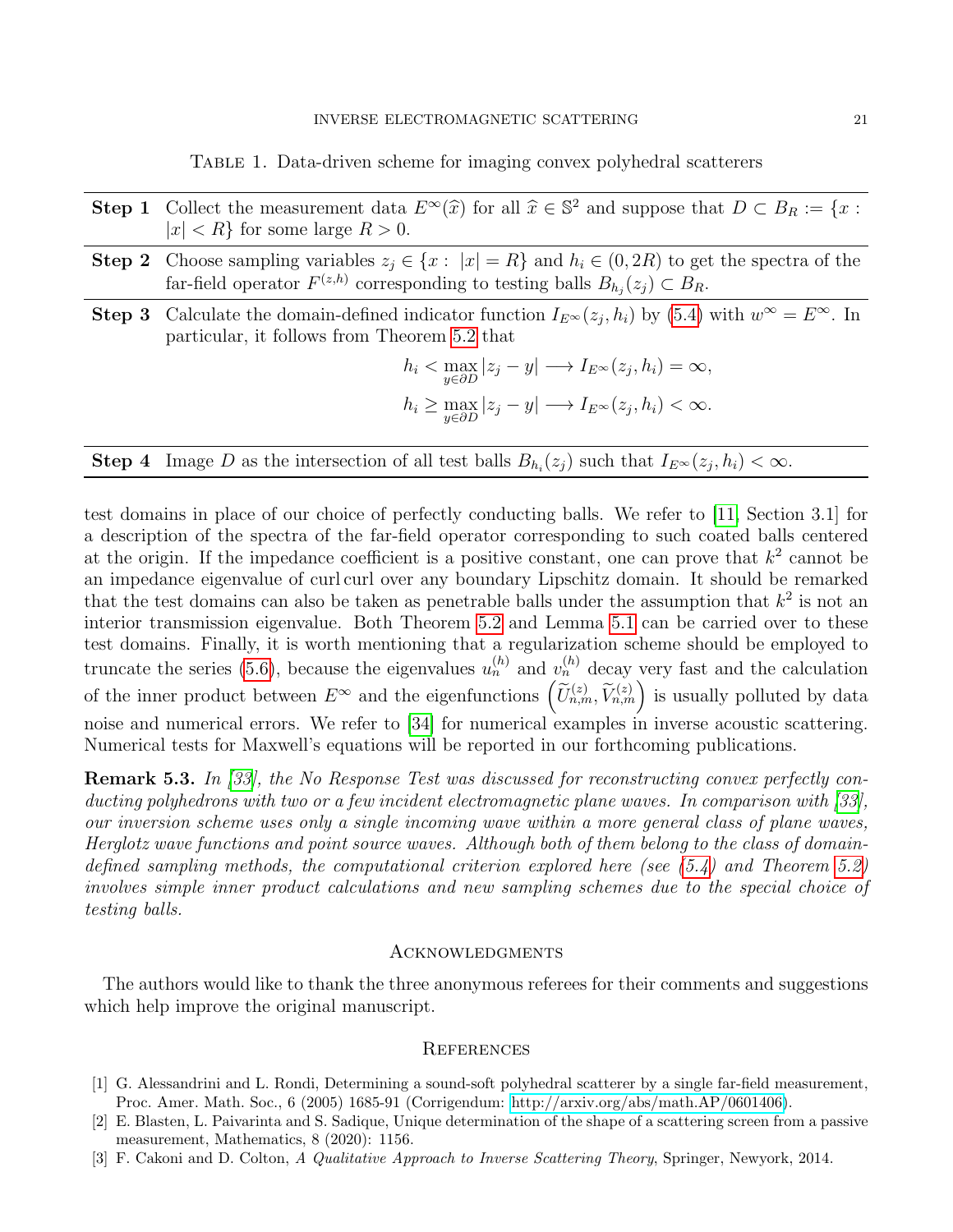#### 22 HU, VASHISTH AND YANG

- <span id="page-21-1"></span>[4] F. Cakoni, D. Colton and P. Monk, The electromagnetic inverse scattering problem for partially coated Lipschitz domains, Proceedings of the Royal Society of Edinburgh: Section A Mathematics 134 (2004): 661-682, doi:10.1017/S0308210500003413.
- [5] D. Colton, H. Haddar and P. Monk, The linear sampling method for solving the electromagnetic inverse scattering problem, SIAM J. Sci. Comput. 24 (2002): 719-731.
- <span id="page-21-2"></span>[6] D. Colton, H. Haddar and M. Piana, The linear sampling method in inverse electromagnetic scattering theory, Inverse Problems 19 (2003): S105-S137.
- <span id="page-21-3"></span>[7] J. Cheng and M. Yamamoto, Uniqueness in an inverse scattering problem within non-trapping polygonal obstacles with at most two incoming waves, Inverse Problems, 19 (2003) 1361-84. (Corrigendum: Inverse Problems 21 (2005): 1193)
- <span id="page-21-7"></span>[8] J. Cheng and M. Yamamoto, Global uniqueness in the inverse acoustic scattering problem within polygonal obstacles, Chinese Ann. Math. Ser. B 25 (2004), 1-6.
- <span id="page-21-8"></span>[9] D. Colton, A reflection principle for solutions to the Helmholtz equation and an application to the inverse scattering problem Glasgow Math. J. 18 (1977): 125-130 .
- <span id="page-21-0"></span>[10] D. Colton and R. Kress, Inverse Acoustic and Electromagnetic Scattering Theory, 3nd edn, Berlin, Springer, 2013.
- <span id="page-21-24"></span>[11] F. Collino, M. Fares and H. Haddar, Numerical and analytical studies of the linear sampling method in electromagnetic inverse scattering problems, Inverse Problems, 19 (2003): 1279-1298.
- <span id="page-21-21"></span>[12] J. B. Diaz and G. S. Ludford, Reflection principles for linear elliptic second order partial differential equations with constant coefficients, Ann. Mat. Pura Appl., 39 (1955): 87-95.
- <span id="page-21-9"></span>[13] J. Elschner and M. Yamamoto, Uniqueness in determining polygonal sound-hard obstacles with a single incoming wave, Inverse Problems, 22 (2006): 355-64.
- [14] J. Elschner and M. Yamamoto, Uniqueness in inverse elastic scattering with finitely many incident waves, Inverse Problems, 26 (2010): 045005.
- <span id="page-21-10"></span>[15] J. Elschner and G. Hu, Uniqueness and factorization method for inverse elastic scattering with a single incoming wave, Inverse Problems, 35 (2019): 094002.
- <span id="page-21-22"></span>[16] A. Friedman and V. Isakov, On the uniqueness in the inverse conductivity problem with one measurement, Indiana Univ. Math. J. 38 (1989): 563-579.
- <span id="page-21-19"></span>[17] N. Honda, G. Nakamura and M. Sini, Analytic extension and reconstruction of obstacles from few measurements for elliptic second order operators, Math. Ann., 355 (2013): 401-427.
- <span id="page-21-12"></span>[18] G. Hu and J. Li, Inverse source problems in an inhomogeneous medium with a single far-field pattern, to appear in: SIAM J. Math. Anal., 2020.
- <span id="page-21-23"></span>[19] G. Hu and X. Liu, Unique determination of balls and polyhedral scatterers with a single point source wave, Inverse Problems, 30 (2014): 065010.
- <span id="page-21-17"></span>[20] M. Ikehata, On reconstruction in the inverse conductivity problem with one measurement, Inverse Problems, 16 (2000): 785–793.
- <span id="page-21-18"></span>[21] M. Ikehata, Reconstruction of a source domain from the Cauchy data, Inverse Problems, 15 (1999): 637–645.
- <span id="page-21-13"></span>[22] A. Kirsch and N. Grinberg, The Factorization Method for Inverse Problems, Oxford Univ. Press, 2008.
- <span id="page-21-14"></span>[23] A. Kirsch, The factorization method for Maxwell's equations, Inverse Problems, 20 (2004): S117.
- <span id="page-21-15"></span>[24] S. Kusiak, R. Potthast and J. Sylvester, A 'range test' for determining scatterers with unknown physical properties, Inverse Problems, 19 (2003): 533–547.
- <span id="page-21-16"></span>[25] S. Kusiak and J. Sylvester, The scattering support, Communications on Pure and Applied Mathematics, 56 (2003): 1525–1548.
- <span id="page-21-5"></span>[26] R. Kress, Uniqueness in inverse obstacle scattering for electromagnetic waves, Proceedings of the URSI General Assembly 2002, Maastricht. Full proceedings available on CD via <http://emctrans.virtualave.net/ursi/publications.htm>
- <span id="page-21-4"></span>[27] C. Liu, An inverse obstacle problem: a uniqueness theorem for balls, In: Chavent G., Sacks P., Papanicolaou G., Symes W.W. (eds) Inverse Problems in Wave Propagation, The IMA Volumes in Mathematics and its Applications, vol 90. Springer, New York, NY, 1997.
- <span id="page-21-11"></span>[28] H.Y. Liu and J. Zou, Uniqueness in an inverse acoustic obstacle scattering problem for both sound-hard and sound-soft polyhedral scatterers, Inverse Problems, 22 (2006): 515-524.
- <span id="page-21-6"></span>[29] H.Y. Liu, M. Yamamoto and J. Zou, Reflection principle for the Maxwell equations and its application to inverse electromagnetic scattering, Inverse Problems, 23 (2007): 2357-2366.
- <span id="page-21-20"></span>[30] J. Liu and J. Sun, Extended sampling method in inverse scattering, Inverse Problems, 34 (2018): 085007.